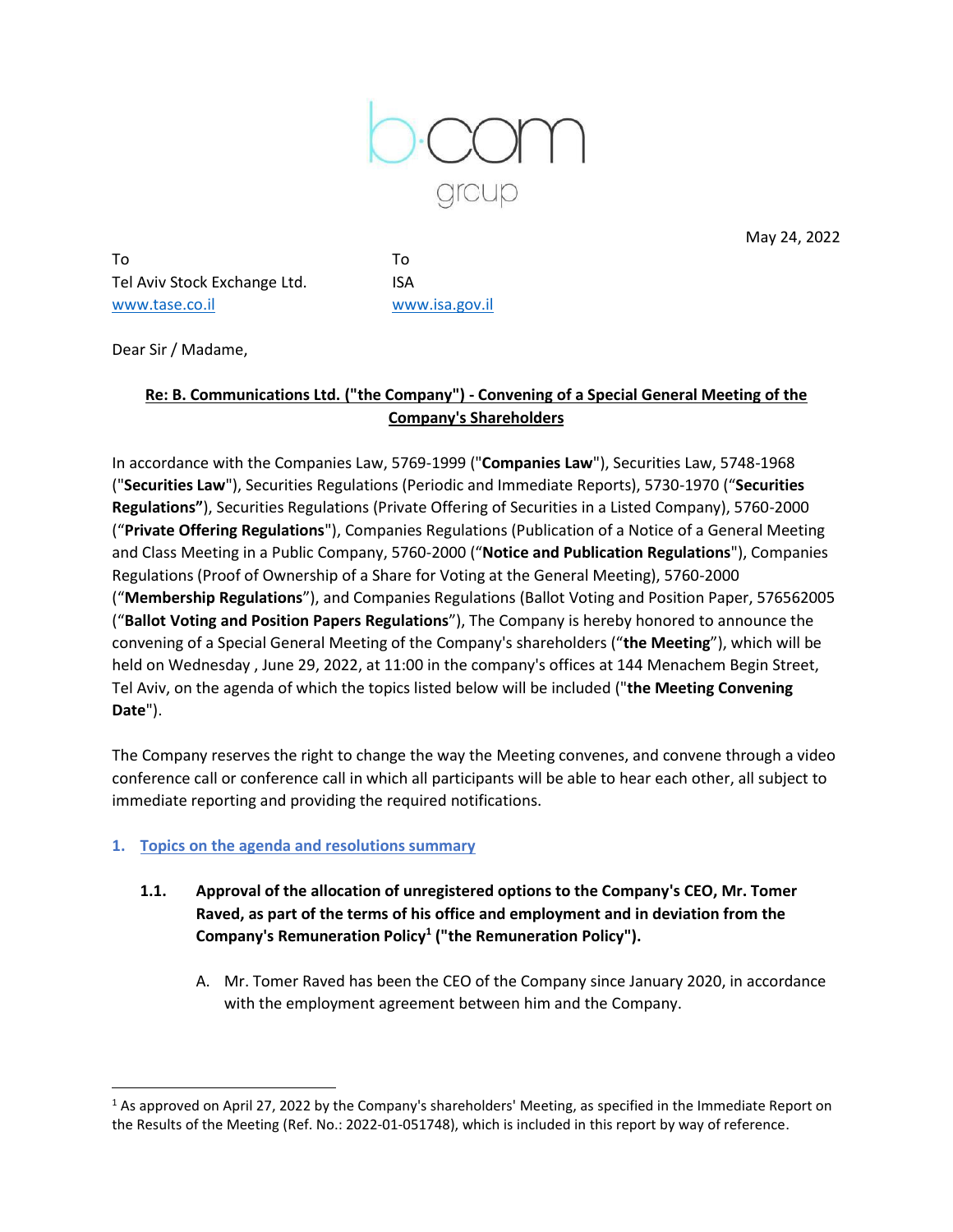In accordance with his employment agreement, Mr. Raved is entitled to an annual salary (in terms of employer cost) of NIS 1.4 million, including social benefits and ancillary benefits as customary in the Company and in accordance with the Company's Remuneration Policy, and is also entitled to be included in the arrangement of liability insurance of directors and officers and indemnification as is customary in the Company, as is the case with all other officers in the Company.

In addition, Mr. Raved was granted 2,677,362 unregistered options, which can be exercised for a total of 2,677,362 ordinary shares of the Company of NIS 0.1 par value each ("**Ordinary shares**") which, as of the date of this report, constitute approximately 2.3% of the issued and paid-up share capital of the Company (without dilution) ("**the Previous Allotment**"). It should be noted that subject to the approval of the allotment of unregistered options to Mr. Raved in the context of convening this Meeting, Mr. Raved will sign an irrevocable undertaking that he waives the options allotted to him under the Previous Allotment.

For further details regarding the terms of office and employment of Mr. Raved, see Regulation 21 in Chapter D of the Company's Periodic Report for 2021 (Additional Details Report), published by the Company on March 24, 2022 (Ref. No.: 2022-01- 029136) ("**the Company's Periodic Report for 2021**"), which is included in this report by way of reference.

B. On March 24, 2020, the Company's Board of Directors approved a plan for the grant of unregistered options ("**the Plan**").

At their meetings of May 19, 2022 and May 24, 2022, the Remuneration Committee and the Company's Board of Directors approved, respectively, the granting of unregistered options to the Company's CEO, Mr. Tomer Raved, as part of a non-exceptional substantial private grant report of 3,250,000 unregistered options exercisable into up to 3,250,000 Ordinary Shares.

In light of the above and as part of the terms of employment of Mr. Raved, it is proposed to approve the allocation of unregistered options to Mr. Raved, the Company's CEO, following approval by the Company's Remuneration Committee and Board of Directors, contrary to the Company's Remuneration Policy, which does not include provisions regarding capital compensation for Company officers.

For details on the grant to the CEO under the Private Offering Regulations, see Section 2 below.

#### Proposed resolution wording:

*"Approve the allocation of unregistered options to the Company's CEO, Mr. Tomer Raved, in the number and on the conditions set forth in Section 2 of the Meeting Convening Report and in violation of the Remuneration Policy".*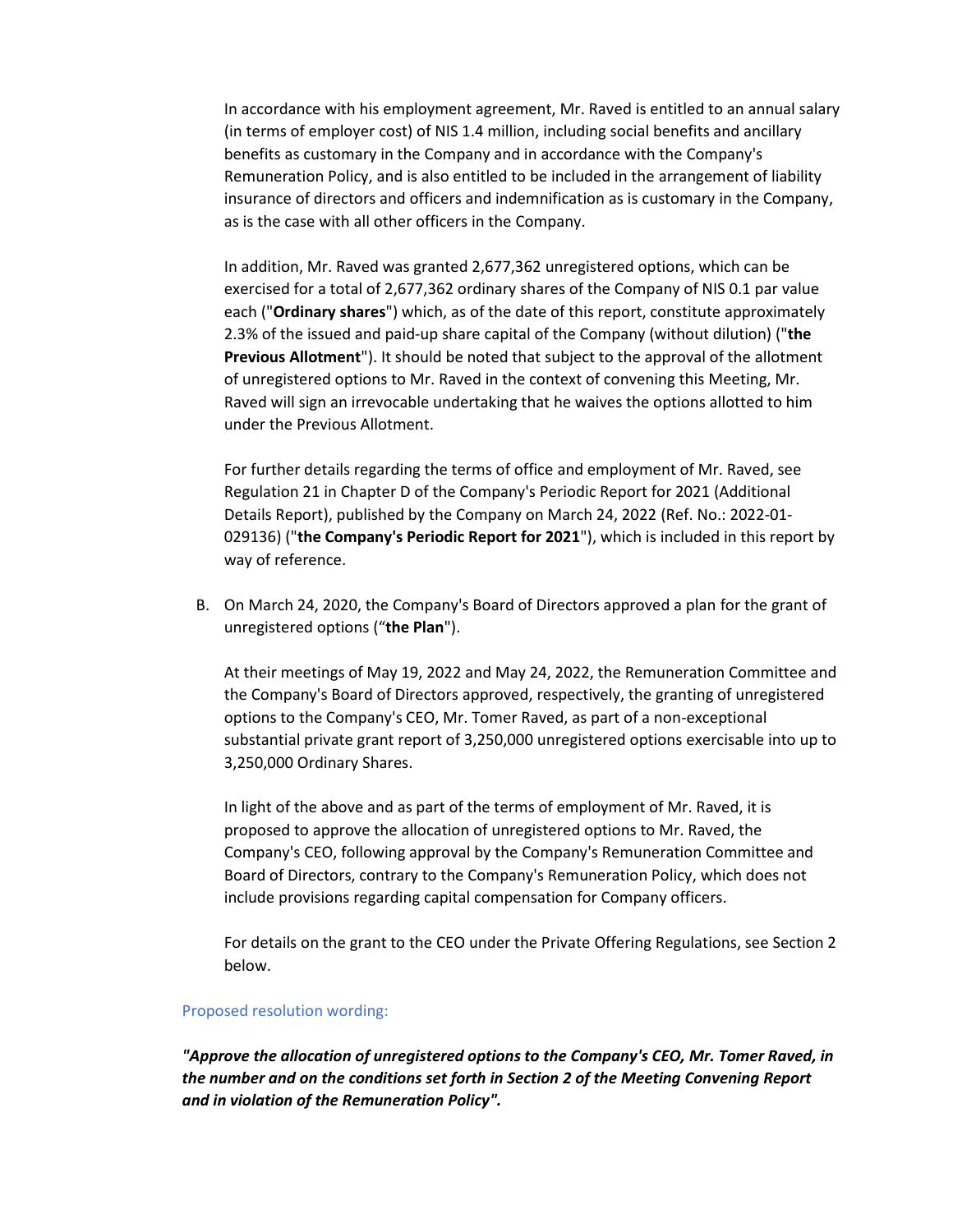- **1.2. Approval of the allotment of unregistered options to the Company's CFO, Mr. Itzik Tadmor, as part of the terms of his office and employment and in deviation from the Company's Remuneration Policy**
	- A. Mr. Itzik Tadmor has been the Company's CFO since January 2019, in accordance with the employment agreement between him and the Company.

In accordance with his employment agreement, Mr. Tadmor is entitled to a gross monthly salary of NIS 46,000, including social benefits and ancillary benefits as customary in the Company and in accordance with the Company's Remuneration Policy, and is also entitled to be included in the arrangement of liability insurance of directors and officers and indemnification as is customary in the Company, as is the case with all other officers in the Company.

For further details regarding the terms of Mr. Tadmor's term of office and employment, see Regulation 21 in Chapter D of the Company's Periodic Report for 2021.

B. At their meetings of May 19, 2022 and May 24, 2022, the Remuneration Committee and the Company's Board of Directors approved, respectively, the granting of unregistered options to the Company's CFO, Mr. Itzik Tadmor, as part of a non-exceptional substantial private grant report of 100,000 unregistered options exercisable into up to 100,000 Ordinary Shares.

In light of the above and as part of the terms of employment of Mr. Tadmor, it is proposed to approve the allocation of unregistered options to Mr. Tadmor, the Company's CFO, following approval by the Company's Remuneration Committee and Board of Directors, contrary to the Company's Remuneration Policy, which does not include provisions regarding capital compensation for Company officers.

For details on the grant to the Company's CFO under the Private Offer Regulations, see Section 2 below.

#### Proposed resolution wording:

*"Approve the allocation of unregistered options to the Company's CFO, Mr. Itzik Tadmor, in the number and on the conditions set forth in Section 2 of the Meeting Convening Report and in violation of the Remuneration Policy".*

- **2. Additional details required in accordance with the Private Offer Regulations in respect of a material private bid and a non-material private bid**
	- 2.1. The following are the details required in accordance with the Private Offer Regulations in respect of an immaterial private offer to the Company's CFO:
		- 2.1.1. The Remuneration Committee and the Company's Board of Directors, at their meetings of May 19, 2022 and May 24, 2022, respectively, approved an insignificant private grant to the Company's CFO, Mr. Itzik Tadmor ("**the CFO**"), of 100,000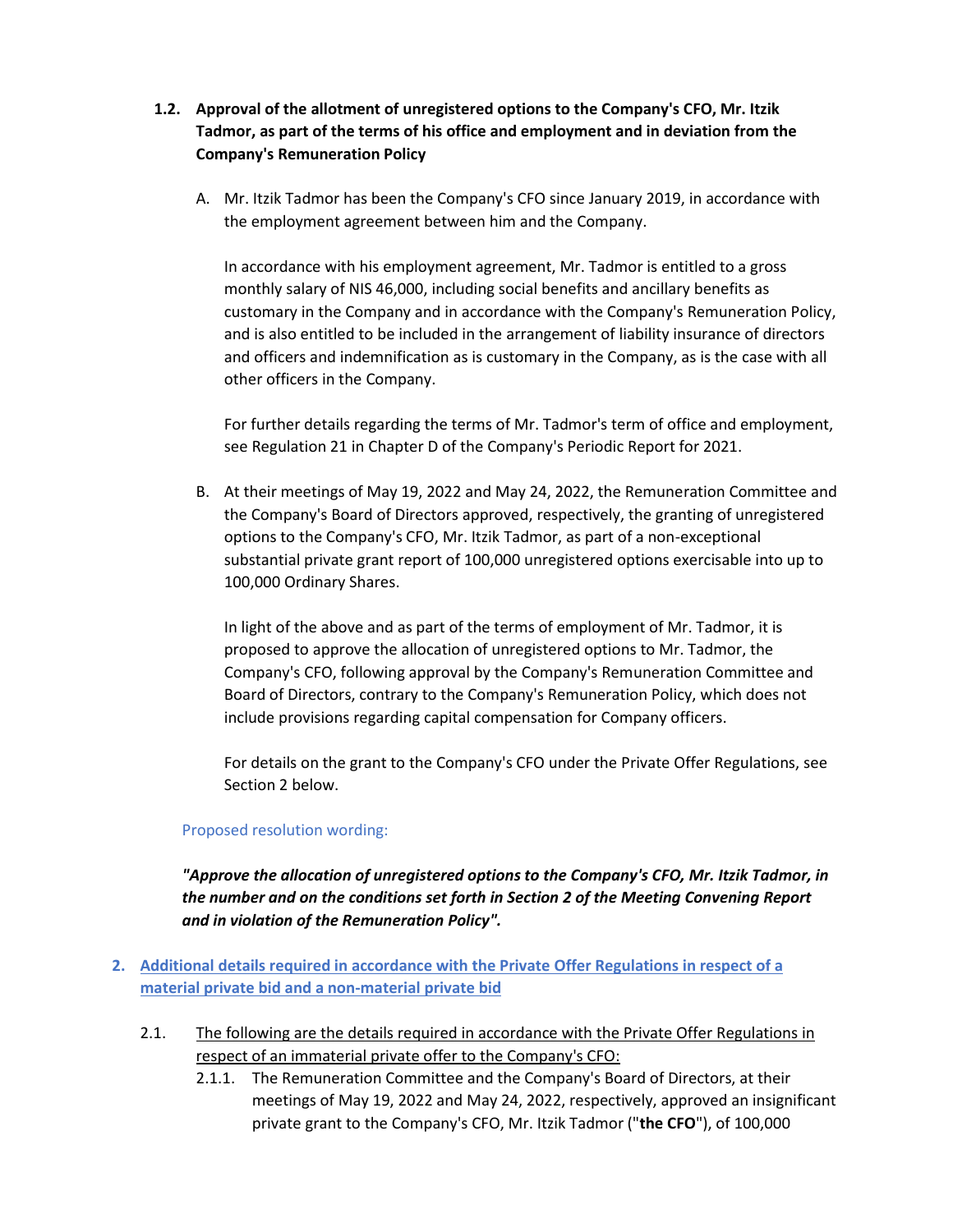unregistered options ("**the Options Allotted to the CFO**") exercisable into 100,000 Ordinary Shares ("**the CFO's Exercise Shares**"), in accordance with and by virtue of the plan and in deviation from the Remuneration Policy.

- 2.1.2. The terms of the offered securities, their quantity and the rate in percentage they will constitute of the voting rights and equity of the Company after the allotment and fully diluted
	- A. After the allotment to the CFO, the CFO's Exercise Shares will be discounted at approximately 0.09% of the voting rights and issued and paid-up equity of Company<sup>2</sup>, and approximately 0.08% of the voting rights and issued and paid-up equity of the Company will be discounted after the allotment and fully diluted<sup>3</sup>.
	- B. Vesting period: For the allotted options, a graded vesting period over 3 years has been set, in such a way that 1/3 of the options will become vested at the end of each year starting from May 24, 2022, the date of approval of the Board of Directors ("**the Grant Date**"), so all the allotted options will become vested at the end of 3 years from the Grant Date.

It should be noted that in the event of a change of control in Company<sup>4</sup>, all assigned options, which have not yet become vested, will automatically become vested and exercisable.

Also, in the event of termination of the agreement with the CFO, the vesting of the options will cease, but the options that have already become vested will be exercisable for a period of 10 years from the date of the engagement in the options agreement.

C. Exercise price: Each Option Allotted to the CFO will be exercisable for one Ordinary Share of the Company in exchange for an exercise price of NIS 13.5, subject to adjustments.

The closing price of the Company's share on the TASE on May 23, 2022, the day preceding the publication of this report, is NIS 12.98. The exercise price is 4% higher than this price.

<sup>&</sup>lt;sup>2</sup> Includes the allotment to the Company's CEO, as set forth in Section 2.2 below, and does not include a total of 3,646,992 dormant Company shares.

<sup>3</sup> Includes the allotment to the Company's CEO, as set forth in Section 2.2 below, includes a total of 2,677,362 unlisted options of the Company, and does not include a total of 3,646,992 dormant Company shares.

<sup>&</sup>lt;sup>4</sup> "Change of control" means that the number of shares held by the holders indicated in the control permit granted to the Company by the Ministry of Communications as of November 11, 2019 ("**the Control Group**") is less than 50% of the total shares held by the Control Group on January 9, 2020 (after adjustments for share splitting, dividend and similar changes to the Company's equity structure ("**Control Change Event**").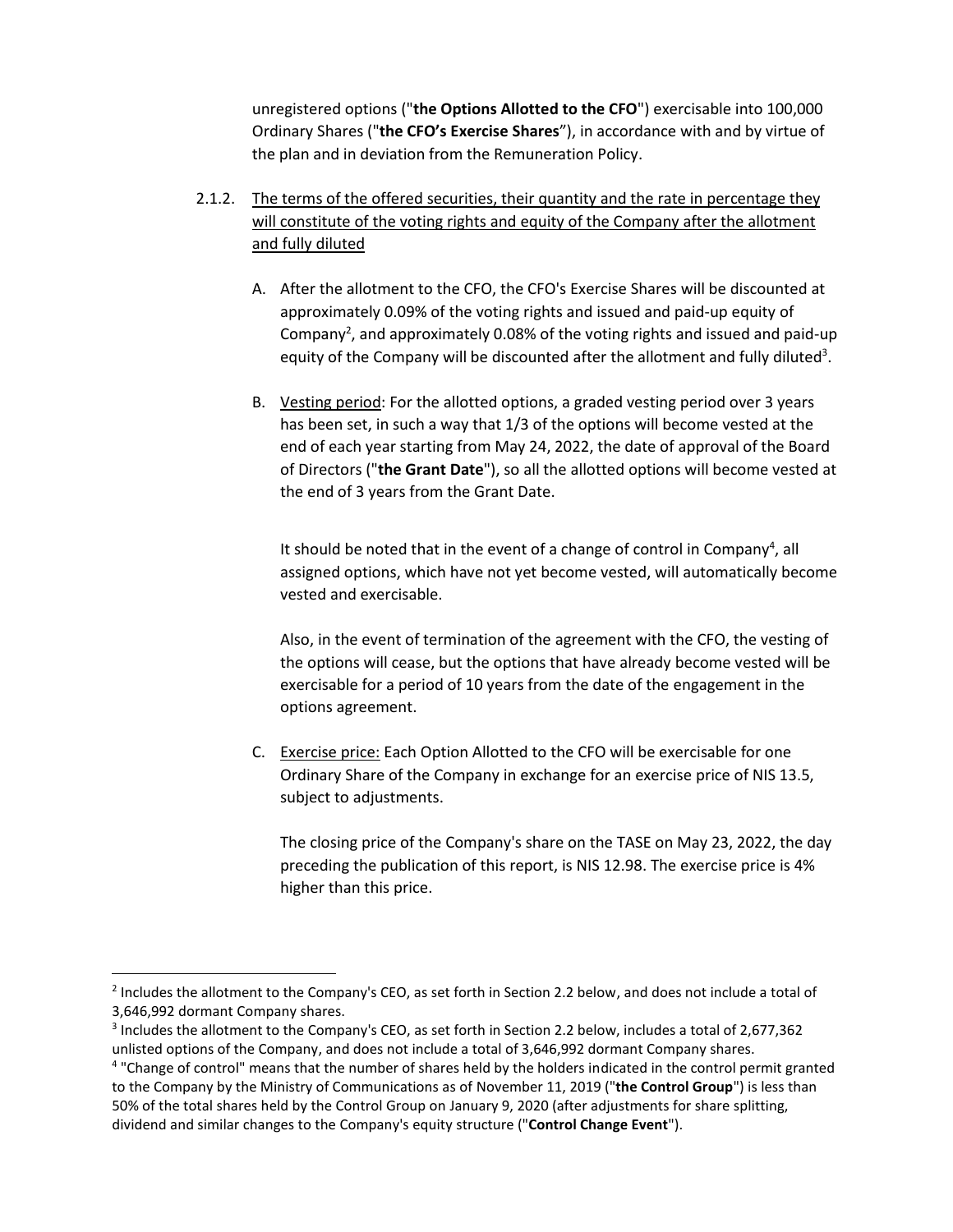D. Exercise period: The CFO may not exercise the vested options prior to a Control Change Event, as defined below, and after a Control Change Event occurs, he may exercise only the options the exercise shares deriving from which will be available for sale thereby, as set forth below.

After the Control Group, as defined below, sold more than 50% of the shares it held as of January 9, 2020 (following adjustments for share splitting, dividends and similar changes to the Company's equity structure ("**Control Group Holdings**"), the offerees will be entitled to sell the Exercise Shares, subject to the conditions detailed below:

- (1) the offerees will not sell any Exercise Shares as long as the Control Group has not sold more than 50% of the Control Group Holdings;
- (2) In the event that the Control Group sold more than 50% of the Control Group Holdings and up to 80% of the Control Group Holdings, and subject to the offerees not resigning from their position as the Company's CEO and CFO, as the case may be, the contract with them not ending due to a Reason (as defined in the offerees' employment agreements), the offerees will be entitled to sell Exercise Shares, subject to the following cumulative conditions:
	- The percentage of Exercise Shares to be sold by the offerees out of the allotted options will not exceed the percentage of shares sold by the Control Group out of the Control Group Holdings;
	- The offerees will sell Exercise Shares only in the following cases: (a) In accordance with the tag-along right granted to them by the Control Group; Or (b) In a direct sale on the Tel Aviv Stock Exchange Ltd. ("**TASE**") (up to the limit set forth in the above conditions).
- (3) In the event that the Control Group sold more than 80% of the Control Group Holdings, the offerees will be entitled to sell Exercise Shares, provided that the percentage of Exercise Shares sold by the offerees from the allotted options does not exceed the percentage of shares sold by the Control Group out of the Control Group Holdings.

As a rule, the allotted options will be exercisable from the vesting date as specified above and for a period of 10 years from the Grant Date. Allotted options that will not be exercised until the end of the said exercise period will expire and will not confer on the CFO any right.

In addition, it is hereby clarified that the CFO will be entitled to exercise the options allotted to him up to an average profit not exceeding NIS 8,385 for each option granted.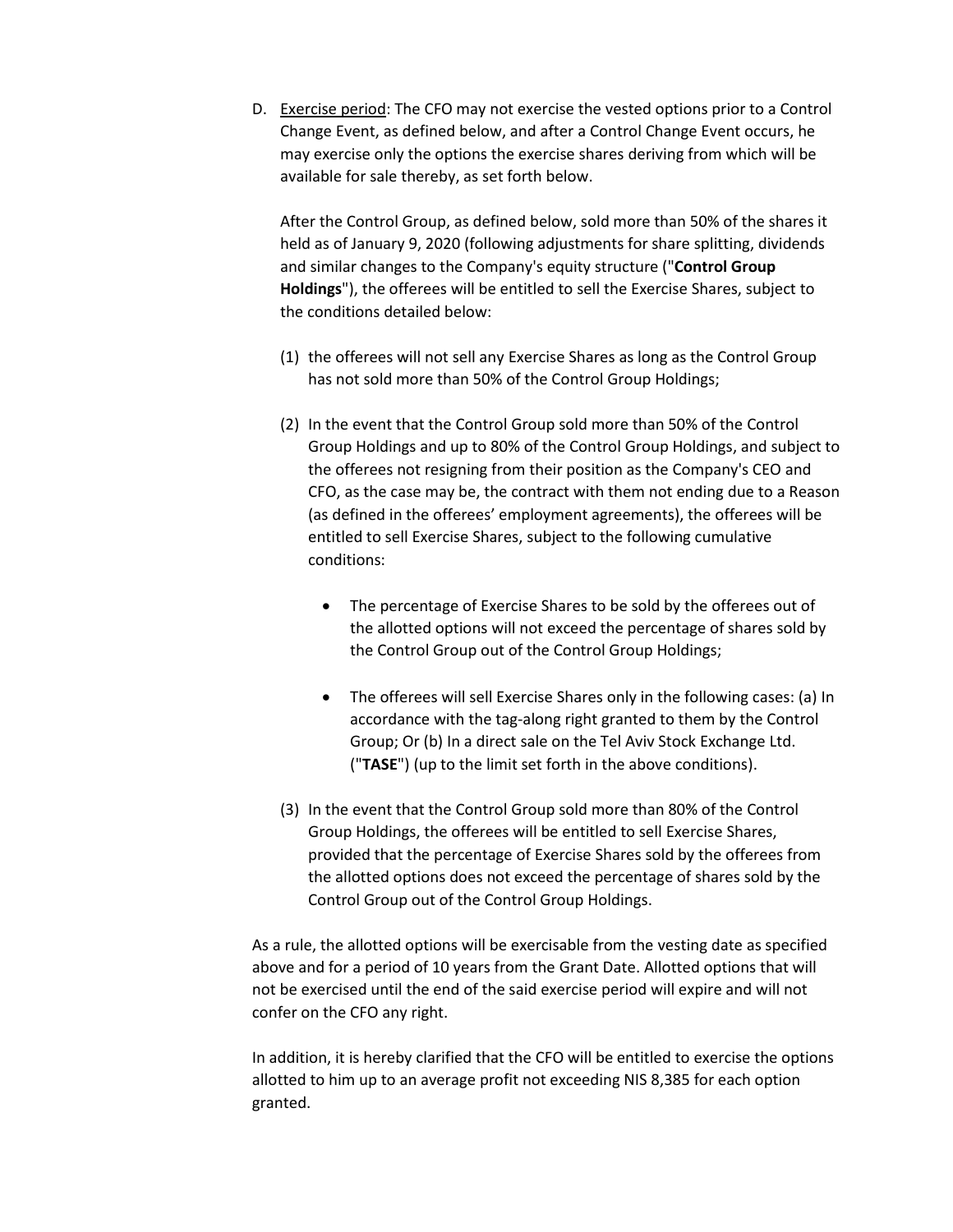- E. The allotted options will be granted to the CFO through a trustee under Article 102 of the Income Tax Ordinance [New Version], 5741-1961 ("**the Ordinance**"), in a capital gains plan.
- F. Adjustments
	- (1) Change in share equity

In the event of a change in the Company's share equity by way of a share splitting, share consolidation, or similar event on the part of the Company, the number of shares exercisable as a result of the exercise of the options granted under the plan will be adjusted proportionally to preserve the proportionate number of shares.

(2) Benefit shares

In the event of a distribution of benefit shares, the rights of each offeree will be preserved in such a way that the number of shares resulting from the exercise of the options will increase or decrease by the number of shares of the same class that the offeree was entitled to receive as benefit shares.

(3) Dividend distribution

If the Company distributes a dividend, and the date determining the right to receive it applies after the date of allotment of the options but before all the options have been exercised and before the offeree's right to exercise them expires, the exercise price of the options will be adjusted by reducing the exercise price for each option as stated by an amount equal to the amount of the dividend distributed for each share. To the extent that the Company distributes a dividend in kind, the holders of the options will be entitled to participate in the said distribution in accordance with the rate of their holding in the Company had the options held by them been exercised.

(4) Issuance of rights

If the Company offers its shareholders securities by way of issuance of rights, the effective date for accepting which (in this section: "**Rights X Day**") will apply before the options are exercised or expired, the rights of the options holders will be retained in such a way that the number of shares resulting from the exercise of an option will be adjusted to the benefit component in the rights issuance as expressed in the ratio between the closing price of the share on TASE on the last trading day before the "Rights X Day".

(5) Dissolution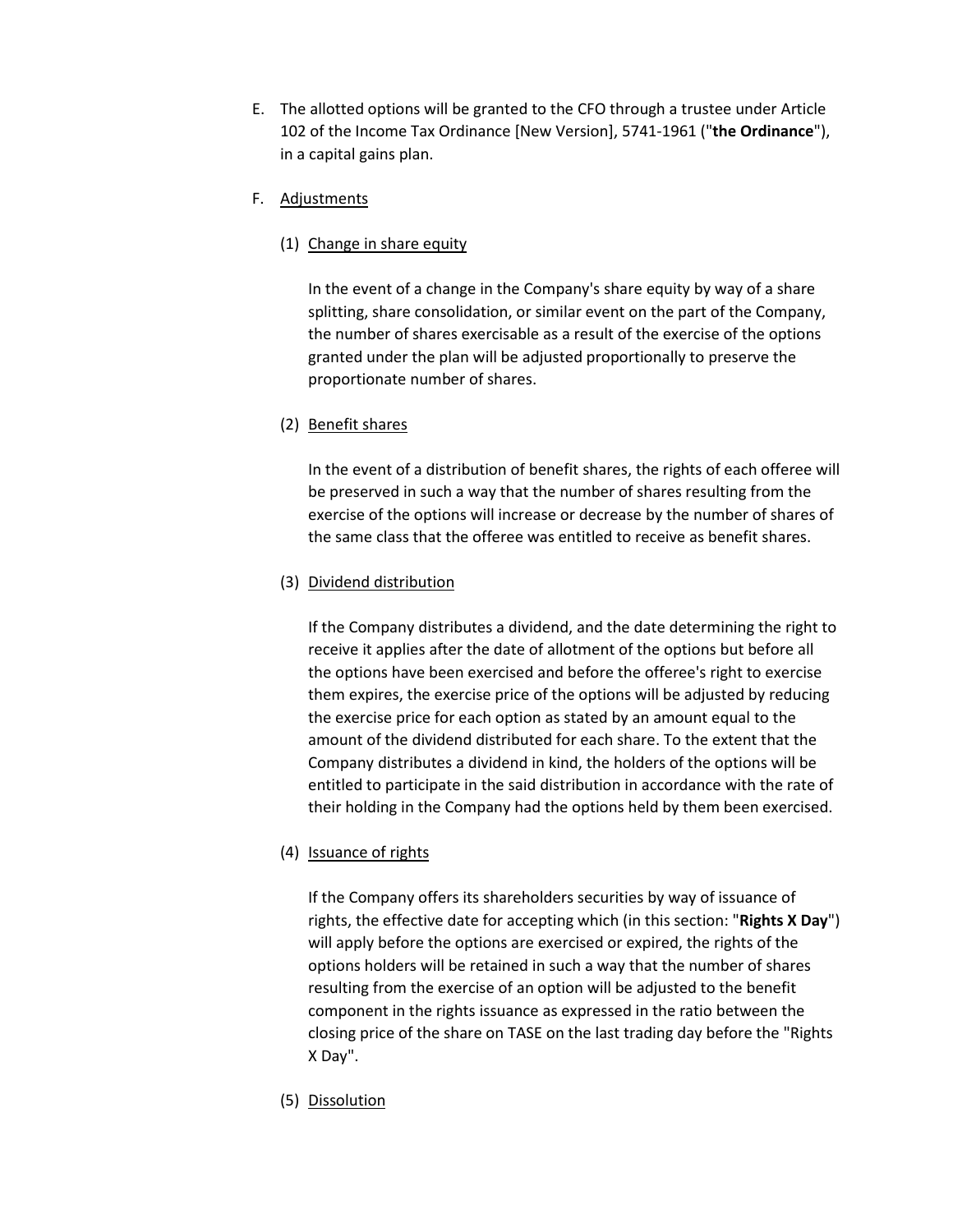Should it be decided to dissolve the Company while there are unexercised options, the Board of Directors may determine, with respect to the offerees, in whole or in part, that the relevant offerees may exercise the options, in whole or in part, that have not yet been exercised into shares or even become vested.

(6) Merger

In the event of a merger of the Company (merger of the Company with or into another corporation, or any other similar transaction) and in the event that the surviving entity or acquirer, as the case may be, or in the event that its parent or subsidiary, respectively ("**the Alternative Corporation**"), does not adopt the Company's liabilities under the options issued or does not replace the options issued, the Company's Board of Directors will have the sole discretion to decide on a specific period of time to exercise the vested options, or decide that they will not be exercised and expire upon completion of the merger transaction, according to the following: (1) Options that have not become vested before the date of the merger transaction will expire without any payment or consideration; (2) Options that have become vested before the transaction date will expire and the offeree will be entitled to receive consideration in cash or otherwise in an amount that reflects the difference between the value of the Company's shares (as determined in the merger transaction) and the exercise price of the options; (3) Options, whether vested or not, the replacement of which corporation has not adopted or replaced, and which have not been exercised within the period specified by the Board of Directors as specified above or have not been revoked by the Company's Board of Directors, will expire and become null and void, and the holders of these options will not be entitled to any consideration or right from the Company or the Alternative Corporation.

#### 2.1.3. The consideration

The allotted options will be granted to the CFO without monetary consideration, in accordance with the plan and the options agreement to be signed with him, and subject to the approval of the General Meeting.

2.1.4. Absence of agreements between the CFO and a shareholder in the Company

See section 2.3.5 below.

2.1.5. Prevention or restriction of the performance of an action in the offered securities

See Section 2.3.6 below.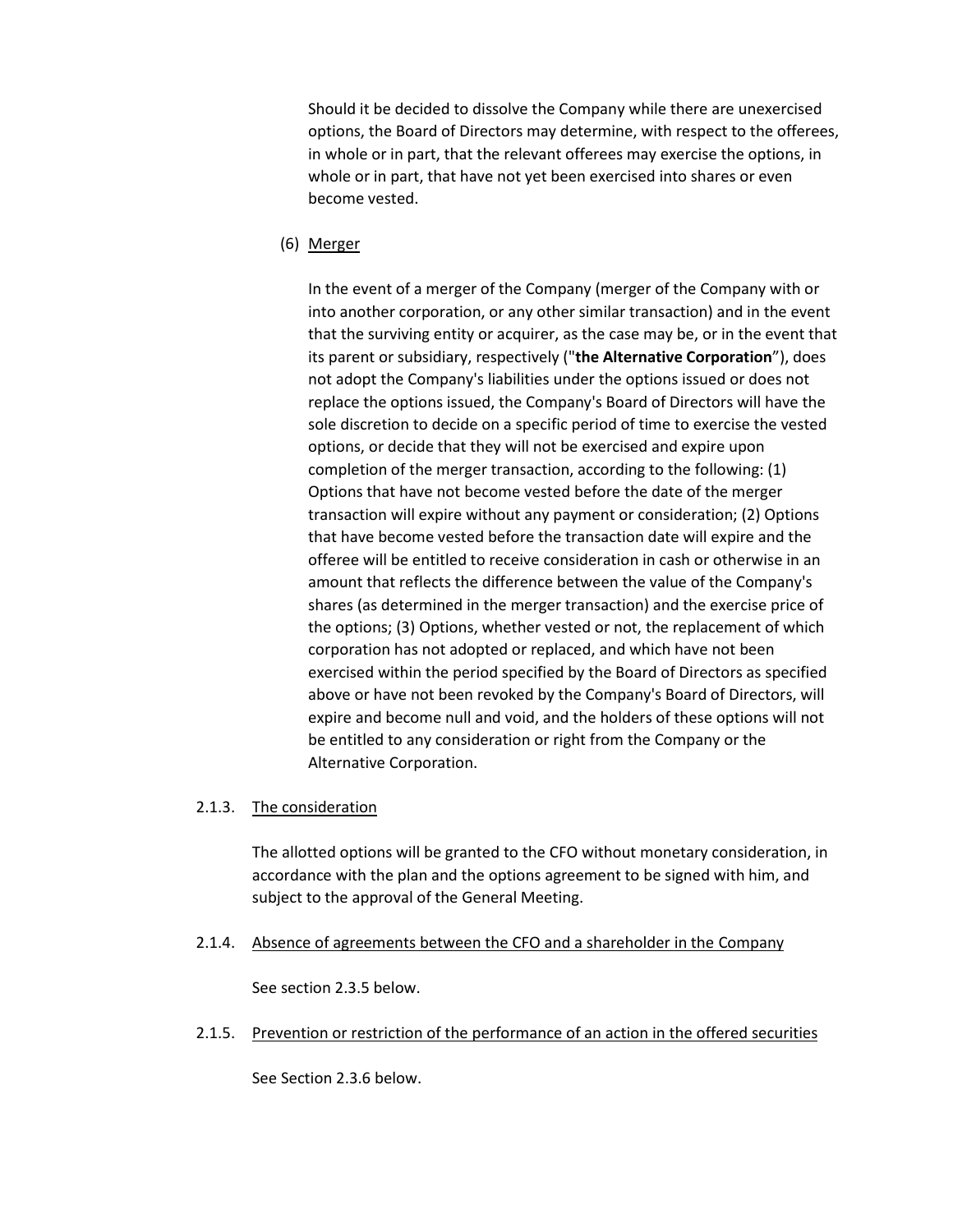- 2.2. The following are the details required in accordance with the Private Offer Regulations in respect of a material private offer to the Company's CEO:
	- 2.2.1. The Remuneration Committee and the Company's Board of Directors, at their meetings of May 19, 2022 and May 24, 2022, respectively, approved a material private grant to the Company's CEO, Mr. Tomer Raved ("**the CEO**"), of 3,250,000 unregistered options ("**Option Allotted to the CEO**"), exercisable into 3,250,000 Ordinary Shares ("**the CEO's Exercise Shares**"), in accordance with and by virtue of the plan and in deviation from the Remuneration Policy.
	- 2.2.2. The offeree being an interested party

To the best of the Company's knowledge, as of the date of this report, the offeree does not constitute an interested party, as defined in Article 270 (5) of the Companies Law, and will not become an interested party as a result of the allotment of the Options Allotted to the CEO.

- 2.2.3. The terms of the offered securities, their quantity and the rate in percentage they will constitute of the voting rights and equity of the Company after the allotment and fully diluted
	- A. After the allotment to the CFO, the CEO's Exercise Shares will be discounted at approximately 2.80% of the voting rights and issued and paid-up equity of Company<sup>5</sup>, and approximately 2.74% of the voting rights and issued and paid-up equity of the Company will be discounted after the allotment and fully diluted<sup>6</sup>.
	- B. Vesting period: For the allotted options, a graded vesting period over 3 years has been set, in such a way that 1/3 of the options will become vested at the end of each year starting from the Grant Date (as defined above), so all the allotted options will become vested at the end of 3 years from the Grant Date.

It should be noted that in the event of a change of control in Company<sup>7</sup>, all assigned options, which have not yet become vested, will automatically become vested and exercisable.

Also, in the event of termination of the agreement with the CEO, the vesting of the options will cease, but the options that have already become vested will be exercisable for a period of 10 years from the date of the engagement in the options agreement.

<sup>&</sup>lt;sup>5</sup> Includes the allotment to the Company's CEO, as set forth in Section 2.2 below, and does not include a total of 3,646,992 dormant Company shares.

<sup>&</sup>lt;sup>6</sup> Includes the allotment to the Company's CFO, as set forth in Section 2.1 above, includes a total of 2,677,362 unlisted Company options, and does not include a total of 3,646,992 dormant Company shares.

<sup>&</sup>lt;sup>7</sup> See Footnote 4 above.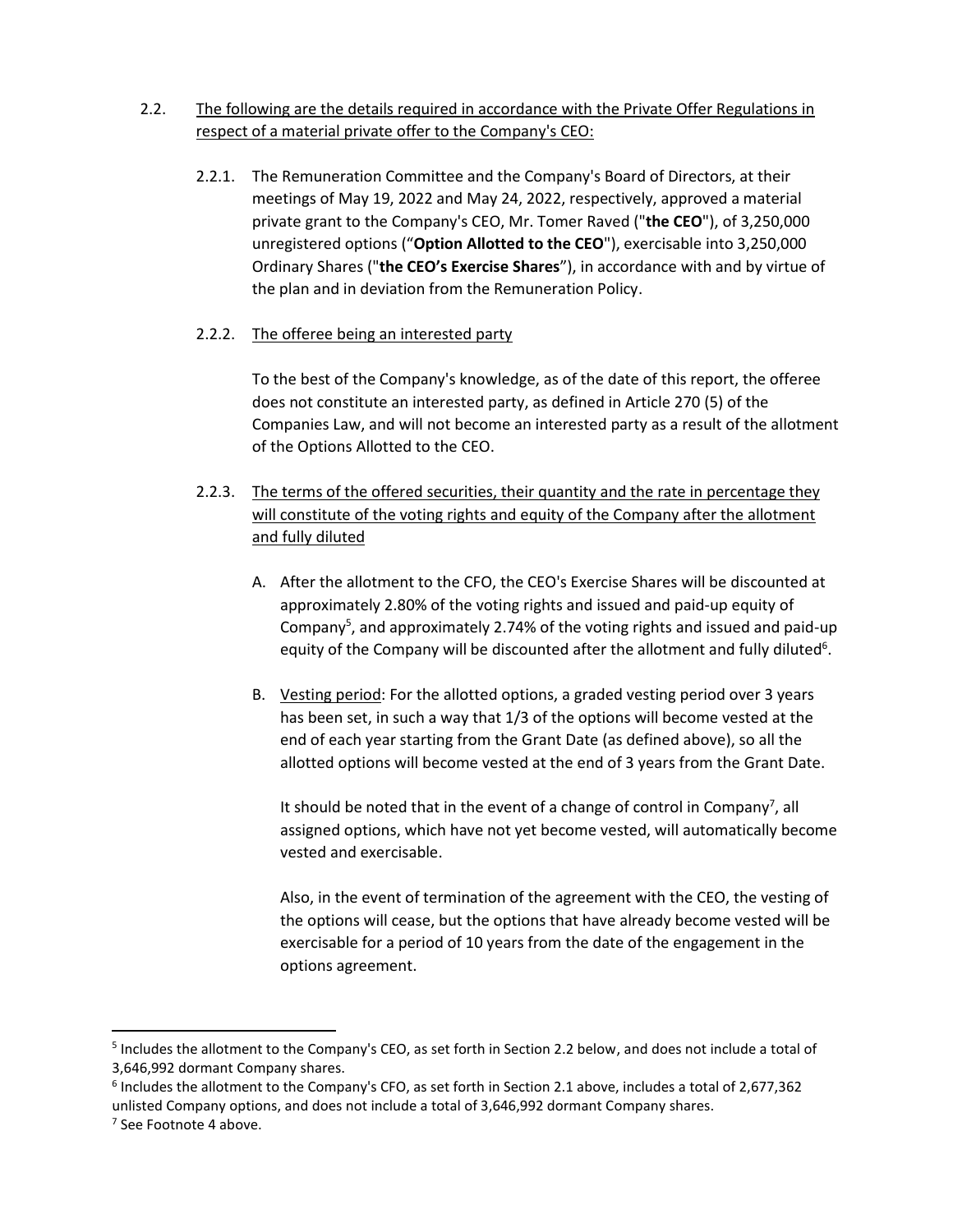- C. Exercise price: Each option allotted to the CEO will be exercisable into one Ordinary Share of the Company, in exchange for the exercise prices listed below and subject to adjustments:
	- A total of 2,250,000 options will be exercisable at an exercise price of NIS 13.5 per Ordinary Share.
	- A total of 500,000 options will be exercisable at an exercise price of NIS 20 per e Ordinary Share.
	- A total of 500,000 options will be exercisable at an exercise price of NIS 24 per Ordinary Share.

The closing price of the Company's share on the TASE on May 23, 2022, the day prior to the publication of this report, is NIS 12.98. The exercise prices listed above are 4%, 54% and 85% higher than this price, respectively.

D. For details regarding the exercise period of the Options Allotted to the CEO, see Section 2.1.2 (d) above, *mutatis mutandis*.

In addition, it is hereby clarified that the CEO will be entitled to exercise the options allotted to him subject to the following conditions:

- A total of 2,250,000 options will be exercisable up to an average profit not exceeding NIS 5.963 per option granted to the CEO.
- A total of 500,000 options will be exercisable up to an average profit not exceeding NIS 6.708 per option granted to the CEO.
- A total of 500,000 options will be exercisable up to an average profit not exceeding NIS 20.124 per option granted to the CEO.
- E. The allotted options will be granted to the CEO through a trustee under Article 102 of the Ordinance, in a capital gains plan.
- F. For details regarding the adjustments that apply to the options allotted to the CEO, see Section 2.1.2 (e) above.
- 2.2.4. The fair value of securities that can be converted or exercised into shares, indicating the method and formula for calculating the value and the assumptions that served as the basis for its calculation
	- 2.2.4.1. At the time the Board of Directors approves the allotment of options allotted to the CEO, the total economic value of the options allotted to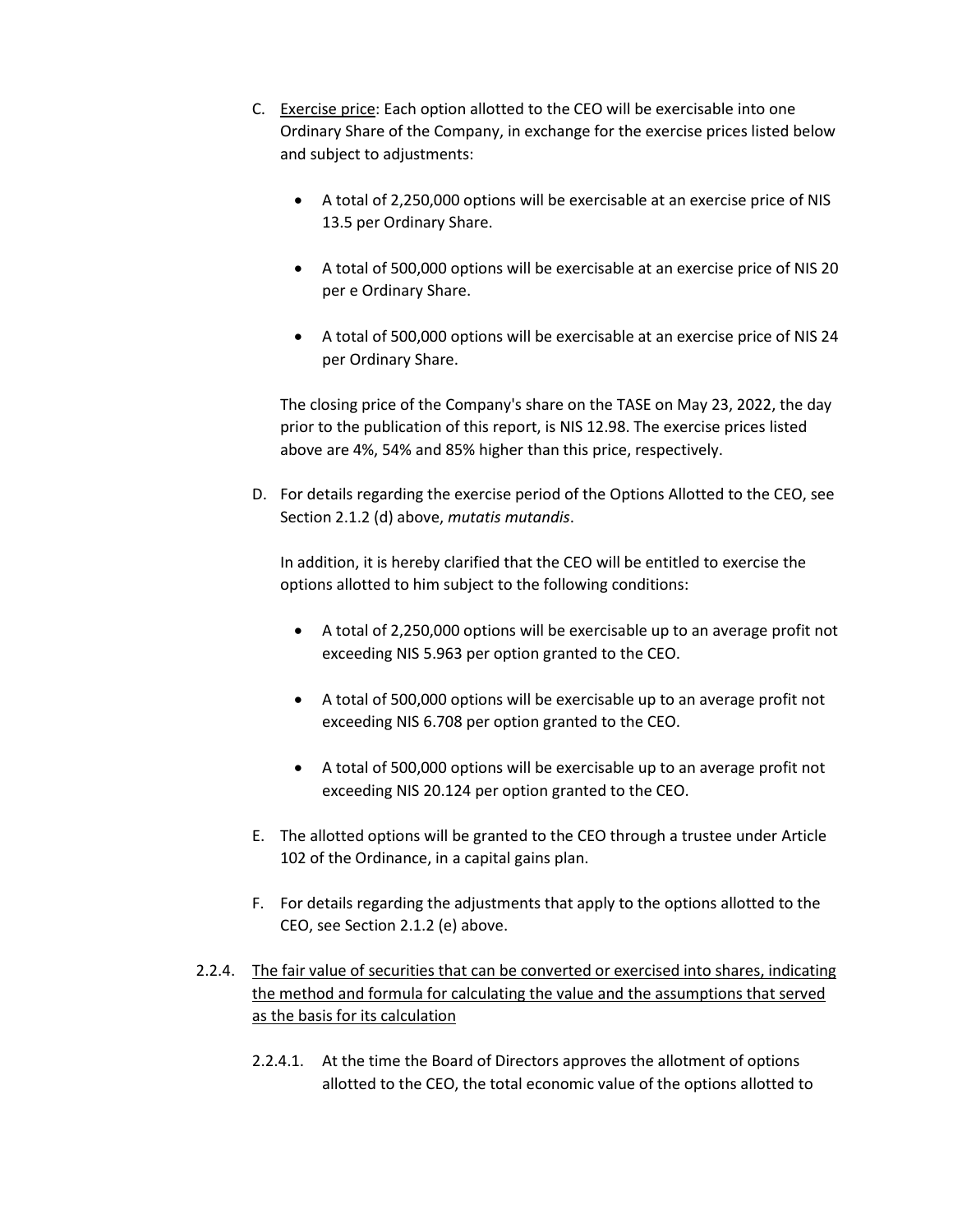the CEO is NIS 1,149K. The average economic value for each option is NIS 0.354.

2.2.4.2. The fair value of the Options Allotted to the CEO is estimated while applying the Black & Scholes model (B&S), with the main assumptions used in the implementation of the model being as follows:

Date of calculation: May 23, 2022.

Share price: NIS 12.98.

Option duration: 10 years.

Risk-free interest rate: 3%; Annual volatility: 95%.

2.2.5. Details (in annual terms) according to the Schedule 6 to the Reporting Regulations, assuming approval of the grant of the Options Allotted to the CEO (in NIS thousands)

| <b>Benefit recipient's details</b> |     |       | <b>Benefits for services</b> |            |                                                                        |       |       |       | <b>Tota</b> |   |       |
|------------------------------------|-----|-------|------------------------------|------------|------------------------------------------------------------------------|-------|-------|-------|-------------|---|-------|
| <b>Name</b>                        | Rol | Job   | <b>Holdings</b>              | Salary     | Othe<br>Commissio<br><b>Consultatio</b><br>Share-<br>Gran<br>Managemen |       |       |       |             |   |       |
|                                    | e   | volum | rate in                      | (including | t                                                                      | based | t fee | n fee | n           |   |       |
|                                    |     | e     | corporation'                 |            | condition<br>paymen                                                    |       |       |       |             |   |       |
|                                    |     |       | s equity                     | s and      |                                                                        |       |       |       |             |   |       |
|                                    |     |       |                              | ancillary) |                                                                        |       |       |       |             |   |       |
| Tome                               | CEO | 100%  | -                            | 1,450      | 1.172                                                                  | 383   |       | ۰     | ۰           | ۰ | 3,005 |
|                                    |     |       |                              |            |                                                                        |       |       |       |             |   |       |
| Raved                              |     |       |                              |            |                                                                        |       |       |       |             |   |       |

2.2.6. The issued share equity of the Company, and to the best of the Company's knowledge, the amount and rate of holdings of the CEO, of the shareholders in the Company and the total holdings of the other shareholders in the issued and paid-up equity and voting rights in the Company<sup>8</sup>

| The former<br>CEO and the<br>rest of the<br>Company's<br>shareholders | <b>Before</b><br>allotment | <b>Before</b><br>allotment    | <b>Before</b><br>allotment                         | After<br>allotment            | After<br>allotment<br>(assuming the<br>exercise of all<br>the allotted<br>options) | After<br>allotment<br>(fully diluted) <sup>9</sup> |
|-----------------------------------------------------------------------|----------------------------|-------------------------------|----------------------------------------------------|-------------------------------|------------------------------------------------------------------------------------|----------------------------------------------------|
| <b>Tomer Raved</b>                                                    | <b>Shares</b>              | Non-<br>negotiable<br>options | <b>Equity holding</b><br>rate and<br>voting rights | Non-<br>negotiable<br>options | <b>Equity holding</b><br>rate and<br>voting rights                                 | <b>Equity holding</b><br>rate and<br>voting rights |
| Searchlight II<br><b>BZQ L.P</b>                                      | 69,994,038                 | ٠                             | 63.11                                              |                               | 60.32                                                                              | 58.96                                              |
| T.N.R<br><b>Investments</b><br>Ltd.                                   | 13,248,905                 | ٠                             | 11.76                                              |                               | 11.42                                                                              | 11.16                                              |

<sup>&</sup>lt;sup>8</sup> It should be noted that the calculation of the holdings does not include a total of 3,646,992 dormant Company shares.

<sup>&</sup>lt;sup>9</sup> Includes a total of 2,677,362 unregistered Company options.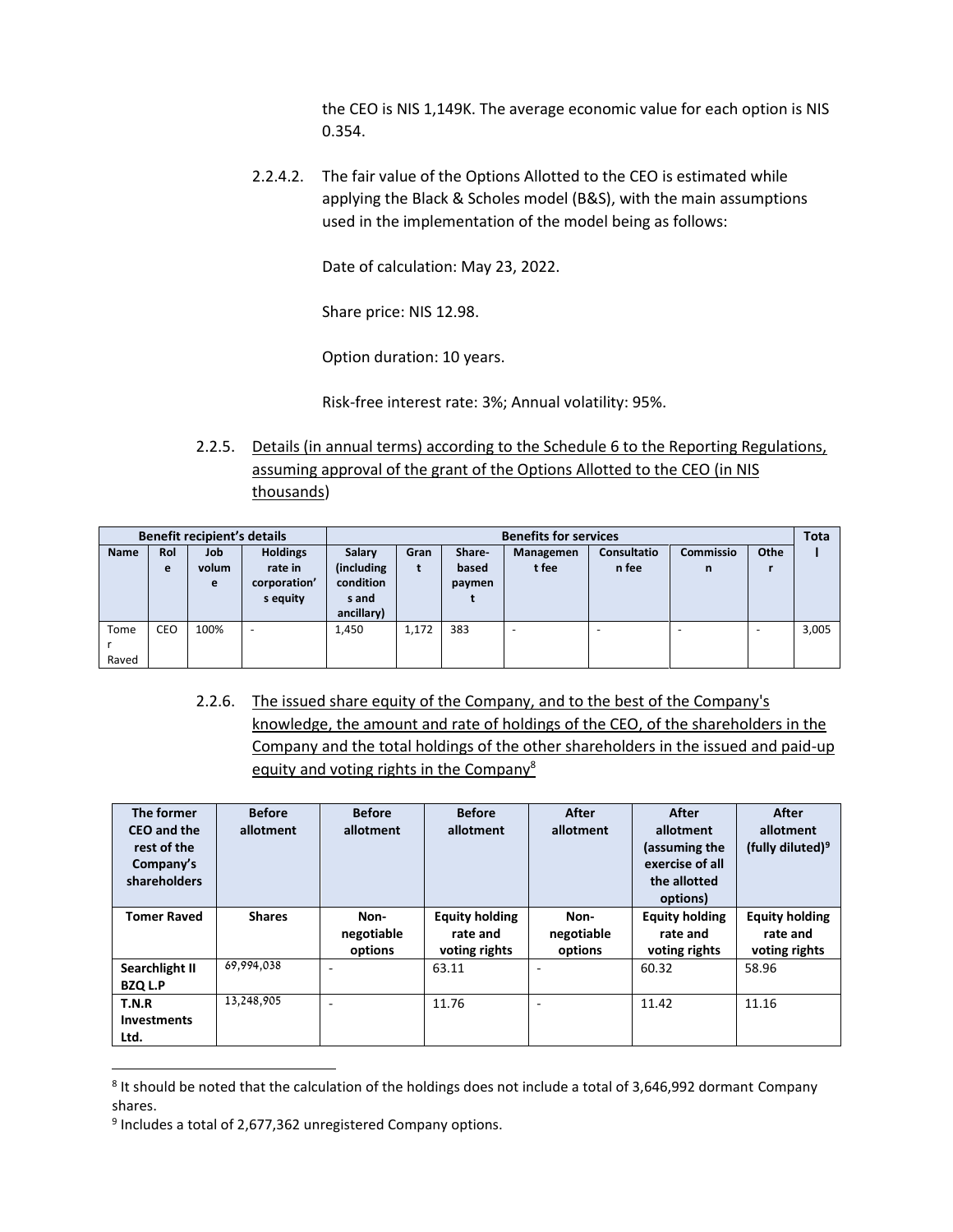| <b>Tomer Raved,</b> |             | $-10$                    |       | 3,250,000 | 2.80  | 2.74  |
|---------------------|-------------|--------------------------|-------|-----------|-------|-------|
| the Company's       |             |                          |       |           |       |       |
| <b>CEO</b>          |             |                          |       |           |       |       |
| The rest of the     | 29,445,858  | ٠                        | 26.13 | 100,00011 | 25.46 | 24.89 |
| public, service     |             |                          |       |           |       |       |
| providers and       |             |                          |       |           |       |       |
| Company             |             |                          |       |           |       |       |
| employees           |             |                          |       |           |       |       |
| <b>Total</b>        | 112,688,801 | $\overline{\phantom{0}}$ | 100%  |           | 100%  | 100%  |

### 2.2.7. Since the allocation is part of a transaction

The allotment of the Options Allotted to the CEO is made as part of the terms of Mr. Raved's office and employment as CEO of the Company, and is approved by the Remuneration Committee and the Company's Board of Directors as set forth in Section 2.2.1 above.

2.2.8. Personal interest of a substantial shareholder or officer in the Company and the nature of the personal interest

To the best of the Company's knowledge, there is no personal interest of a material shareholder or an officer in the Company in the material private offer to the CEO of the Company, except for the personal interest of Mr. Raved due to his being the offeree in the allotment.

- 2.2.9. Reasons for the Remuneration Committee and the Company's Board of Directors' approval of the allotment of the Options Allotted to the Company's CEO, Mr. Tomer Raved
	- 2.2.9.1. The allocation of options to the CEO as part of Mr. Raved's terms of office and employment is appropriate and reasonable, given Mr. Raved's education, skills, expertise and extensive managerial experience.
	- 2.2.9.2. The Remuneration Committee and the Company's Board of Directors are of the opinion that the offered capital remuneration does not deviate from what is customary in the Company, and constitutes a proper incentive for Mr. Raved to maximize the Company's profits and to strengthen the relationship between Mr. Raved's interests and the Company's shareholders.

 $10$  It should be noted that in accordance with the Company's reports, Mr. Raved holds 2,677,362 non-negotiable options of the Company, and subject to the approval of the allotment of unregistered options to Mr. Raved as part of the convening of this Meeting, Mr. Raved undertook to sign an irrevocable undertaking that he waives the options available to him at the time of this convening report, and that the allocation subject to the convening of this Meeting is in lieu of the previous options as aforesaid.

<sup>&</sup>lt;sup>11</sup> Assuming that the allotment to the Company's CFO, Mr. Itzik Tadmor, will be approved at the General Meeting which will convene in accordance with this convening report.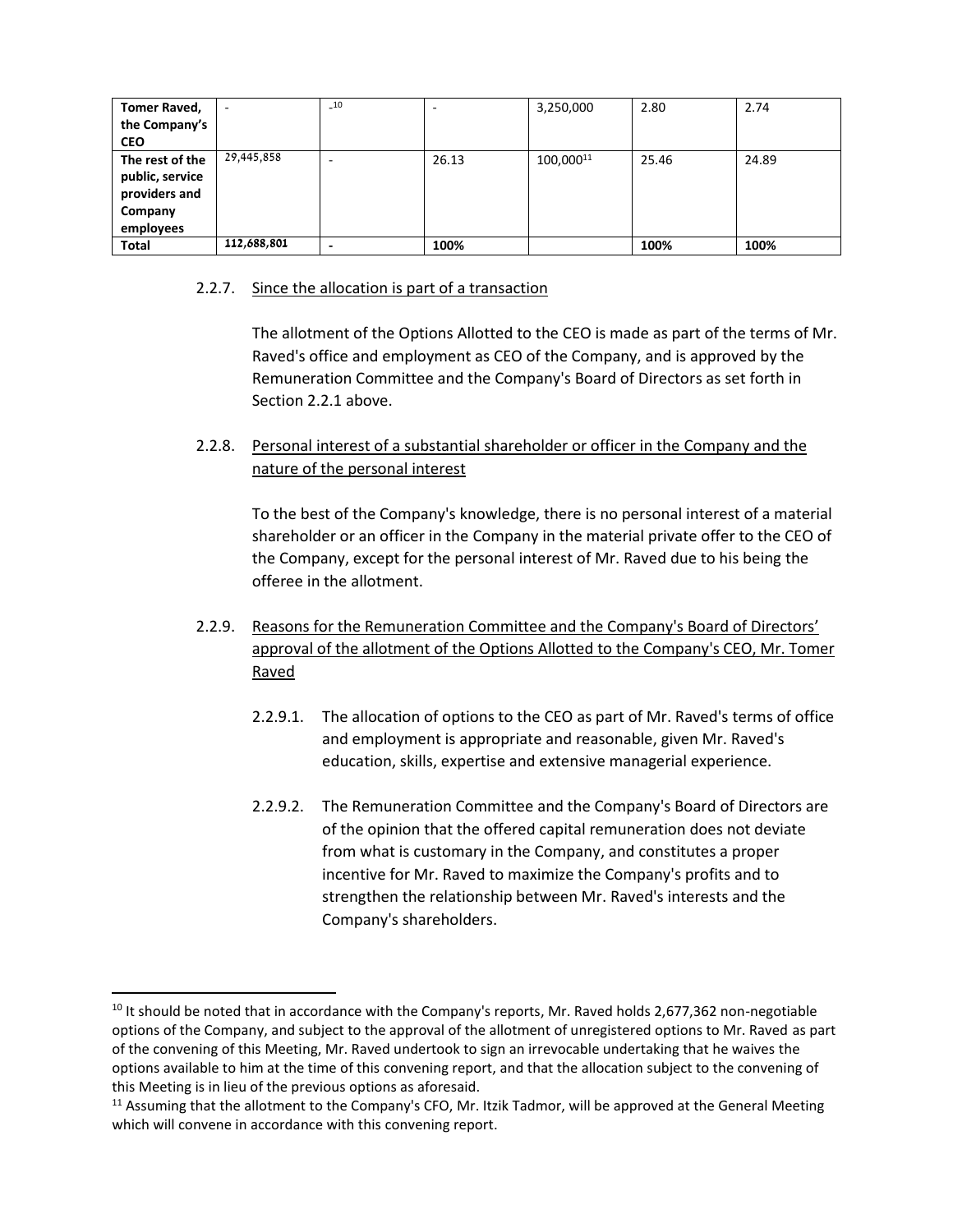- 2.2.9.3. The Remuneration Committee and the Company's Board of Directors have determined that the allotment of the Options Allotted to the CEO is in favor of the Company and its business, all taking into account, *inter alia*, the above and taking into account: a) the Company's size, profitability and nature; (b) The Company's long-term policy and objectives.
- 2.2.9.4. The provisions of the law allow in special cases to approve the terms of employment for the CEO not in accordance with the Remuneration Policy. In the opinion of the Remuneration Committee and the Board of Directors, the considerations presented above constitute a special case that justifies the allotment of the Options Allotted to the Company's CEO, in deviation from the Remuneration Policy. It should also be noted that in light of the Company's CEO's waiver of the options granted to him in the Previous Allotment, the economic value of the annual capital compensation to which the CEO is entitled will remain almost the same after the allotment of options to the CEO subject to this convening report.
- 2.2.9.5. Therefore, they have unanimously approved the allotment of the Options Allotted to the Company's CEO, and recommended that the Meeting approve it as well.

## 2.3. Additional details regarding allocations to the CEO and CFO:

- 2.3.1. According to the TASE guidelines, as will apply from time to time, no allotted options will be exercised, to the CEO or CFO, to the Company's shares on the effective date for the distribution of benefit shares, by way of rights, dividend distribution, equity consolidation or equity reduction. Each of the above will be called: "**Company Event**". In addition, if the "X" day of a Company Event takes place before the effective date of a Company Event, the options will not be exercised into shares on the "X" day as aforesaid.
- 2.3.2. The shares arising from the exercise of the options granted under this report will be identical and equal in rights, for all intents and purposes, to the rights conferred on the holder of Ordinary Shares of NIS 0.1 of the Company, existing in the issued and paid-up equity of the Company, and will confer the right to any dividend or other benefit the date determining for the right to receive such dividend or shares applies on or after the day of exercise.
- 2.3.3. The Exercise Shares will be registered in the name of the listing company of Bank Hapoalim Ltd. (or any other listing company that will be the listing company of the Company at the relevant time).
- 2.3.4. Required approvals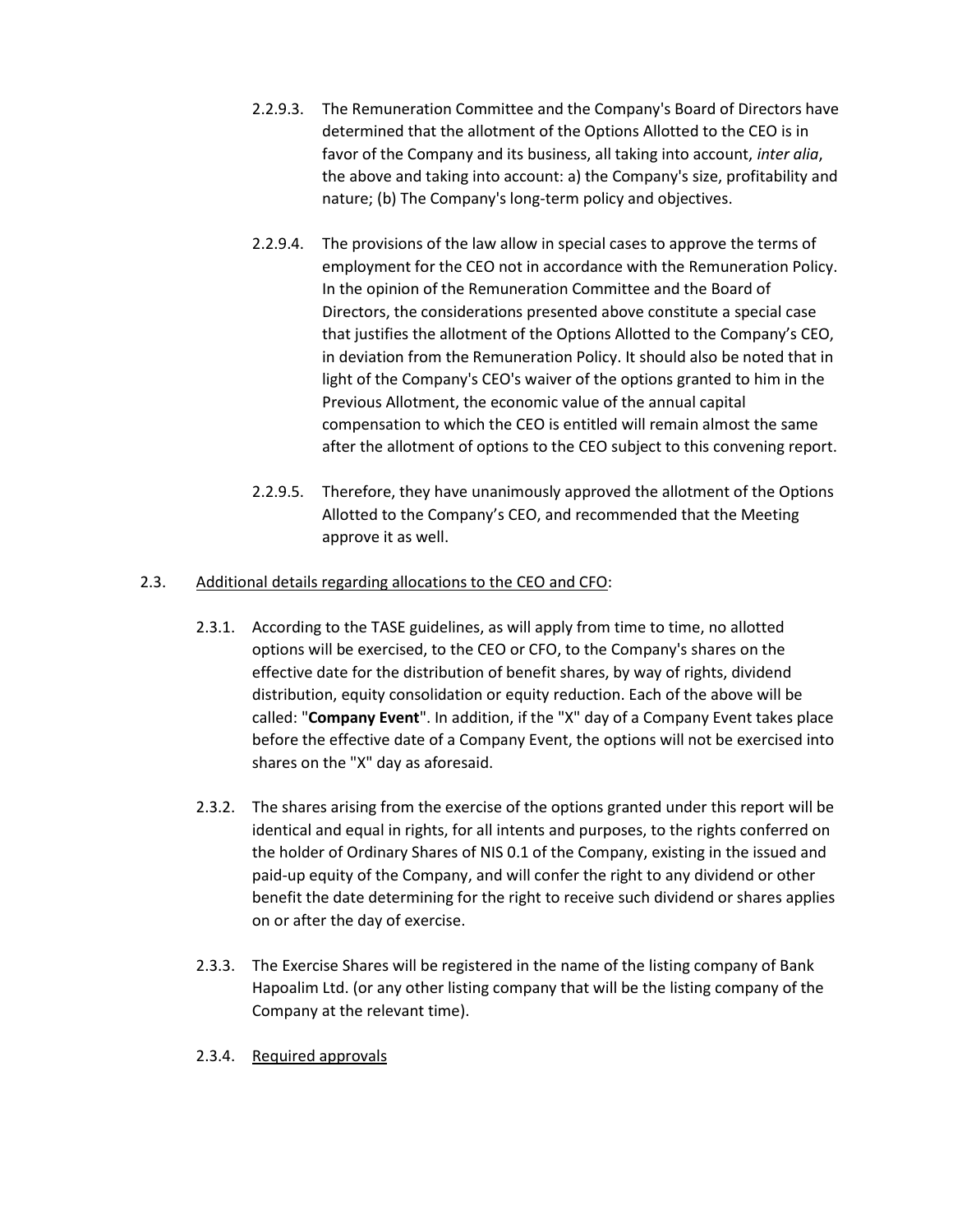- The granting of the Options Allotted to the Company's CEO and CFO was approved by the Remuneration Committee and the Company's Board of Directors, at their meetings on May 19, 2022 and May 24, 2022, respectively.
- **•** The allotments to the Company's CEO and the Company's CFO that are the subject of this report are subject to the approval of the General Meeting of the Company's shareholders.
- In addition, the allotments that are the subject of this report are subject to the receipt of TASE approval for the listing of the Exercise Shares for trading. The Company intends to contact TASE for the purpose of obtaining such approval shortly after the publication of this report. Failure to obtain approval from TASE will result in the cancellation of the allotment, and the Company's CEO and the Company's CFO will have no claim or claim against the Company.

#### 2.3.5. Absence of agreements between the offerees and a shareholder in the Company

To the best of the Company's knowledge, based on an inquiry it has made with the offerees, there are no agreements, either in writing or orally, between the offerees, or anyone on their behalf, and a shareholder and / or a securities holder in the Company, regarding the purchase or sale of securities or regarding voting rights.

#### 2.3.6. Prevention or restriction of the performance of an action in the offered securities

Pursuant to the provisions of Article 15C of the Securities Law, 5748-1968 and the provisions of the Securities Regulations (Details regarding Articles 15A-15C of the Law), 5760-2000, the restrictions set forth below will apply to a sale while the offered shares are traded on TASE:

- (a) in the period of six months beginning on the date of the allotment (hereinafter: "**the First Period**"), the offerees will not be allowed to offer the offered shares while being traded on TASE without publishing a prospectus the publication of which was authorized by the Securities Authority.
- (b) For a period of six consecutive quarters after the end of the First Period, the offerees will be entitled, in the framework of trading on TASE without publishing a prospectus the publication of which was authorized by the Securities Authority, on each trading day, to offer no more than the daily average of the TASE trading volume of the class of shares offered, provided that the total offered amount of the shares offered in each quarter will not exceed 1% of the issued and paid-up equity of the Company as of the day of the offer. For this purpose, "issued and paid-up equity" does not include shares that result from the exercise or conversion of convertible securities that have been allotted up to the date of the offer and have not yet been exercised or converted.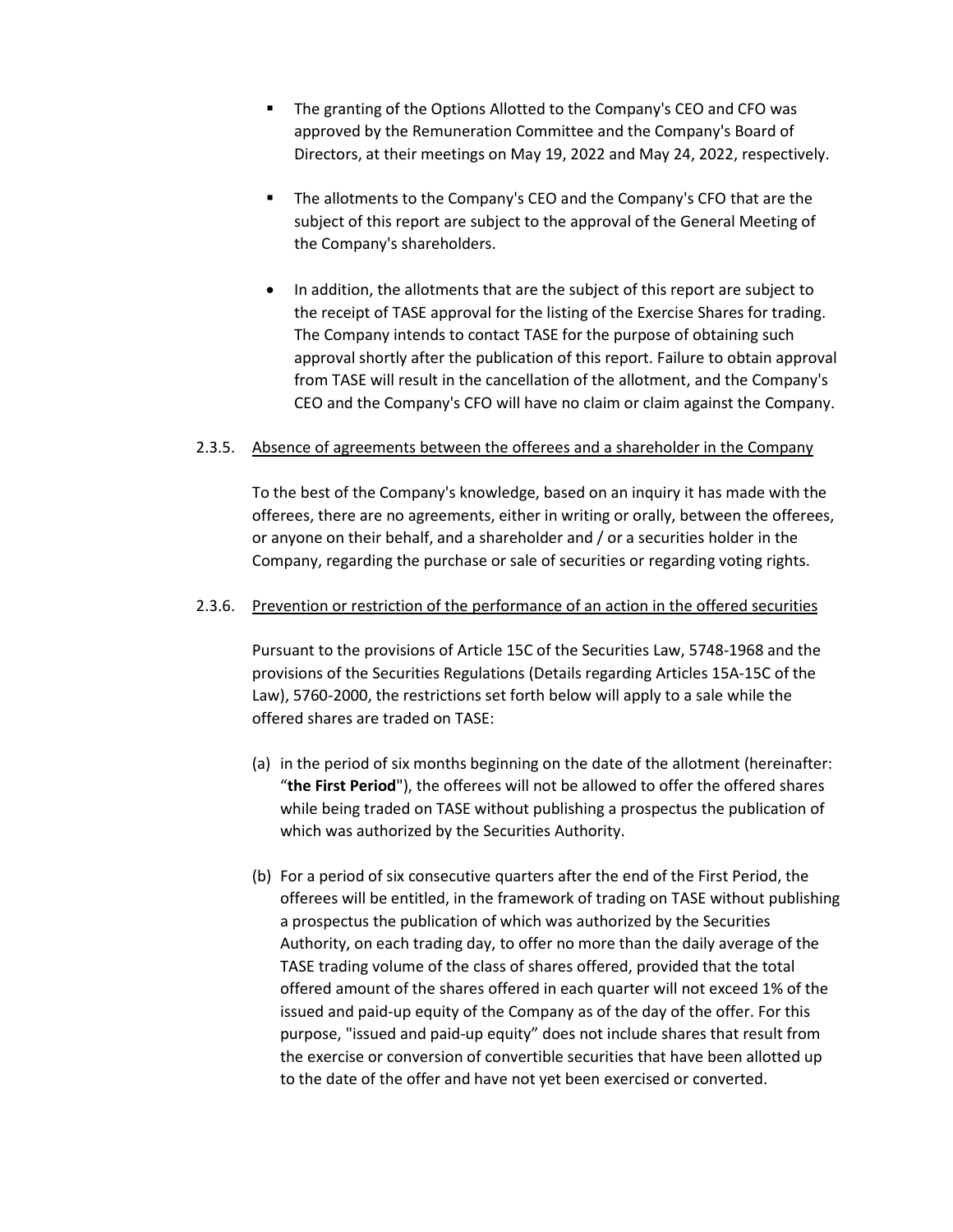#### 2.3.7. Date of allotment

The Options Allotted to the CEO and CFO will be allotted to the offerees shortly after receipt of all approvals required by law, including the TASE approval of the shares which will result from the exercise of the options offered.

## **3. The required majority**

For the purpose of approving the resolutions set forth in Sections 1.1 and 1.2 above, a majority is required in accordance with section 267A) (b) of the Companies Law, i.e., a majority of the votes of the present shareholders (either directly or indirectly by proxy) and entitled to vote, provided one of the following is met:

- (A) The count of the majority of the votes in the General Meeting will include the votes of the noncontrolling shareholders of the Company or parties personally interested in approving the remuneration policy who participate in the vote; the count of all the votes of the said shareholders will not take into account the abstaining votes; Those who have a personal interest will be subject to the provisions of Article 276 of the Companies Law, *mutatis mutandis*;
- (B) The total number of dissenting votes from among the shareholders referred to in subsection (a) (above did not exceed a rate of two percent) 2% (of the total voting rights in the company.

Pursuant to the provisions of Article 272 (c)(3) of the Companies Law, the Remuneration Committee and subsequently the Board of Directors may, in special cases, approve the resolution specified in Sections 1.1 and 1.2 on the agenda even if the General Meeting opposed the resolution, provided the Remuneration Committee and subsequently the Board of Directors decided on this, on the basis of detailed reasons, after reconsidering the transaction and examining in the aforesaid discussion, *inter alia*, the minutes of the General Meeting.

In accordance with the provisions of Article 276 of the Companies Law, prior to the vote to approve the topics on the agenda (approval of adoption of a new remuneration policy for the Company), any shareholder wishing to participate in the vote will be required to notify the Company whether he has a personal interest in approving the resolution or not. If such notification has not been made by the shareholder, he will not vote at the meeting and his vote will not be counted regarding the said resolution. It should be noted that the obligation to notify the existence or absence of a personal interest, as stated above, also applies to a shareholder who wishes to participate in the vote by ballot, as specified in the ballot paper attached to this report. This provision will also apply to a proxy of a shareholder in the Company.

## **The vote of a shareholder who fails to notify or fails to mark the box about existence or absence of a personal interest will not be counted.**

In accordance with Securities Authority directive "Disclosure Regarding the Manner of Voting of Interested Parties, Senior Officers and Institutional Bodies at Meetings" (November 30, 2011), the shareholder who participates in the voting will notify the Company before the vote at the Meeting of being an interested party, a senior official or institutional body, as defined in the directive, as well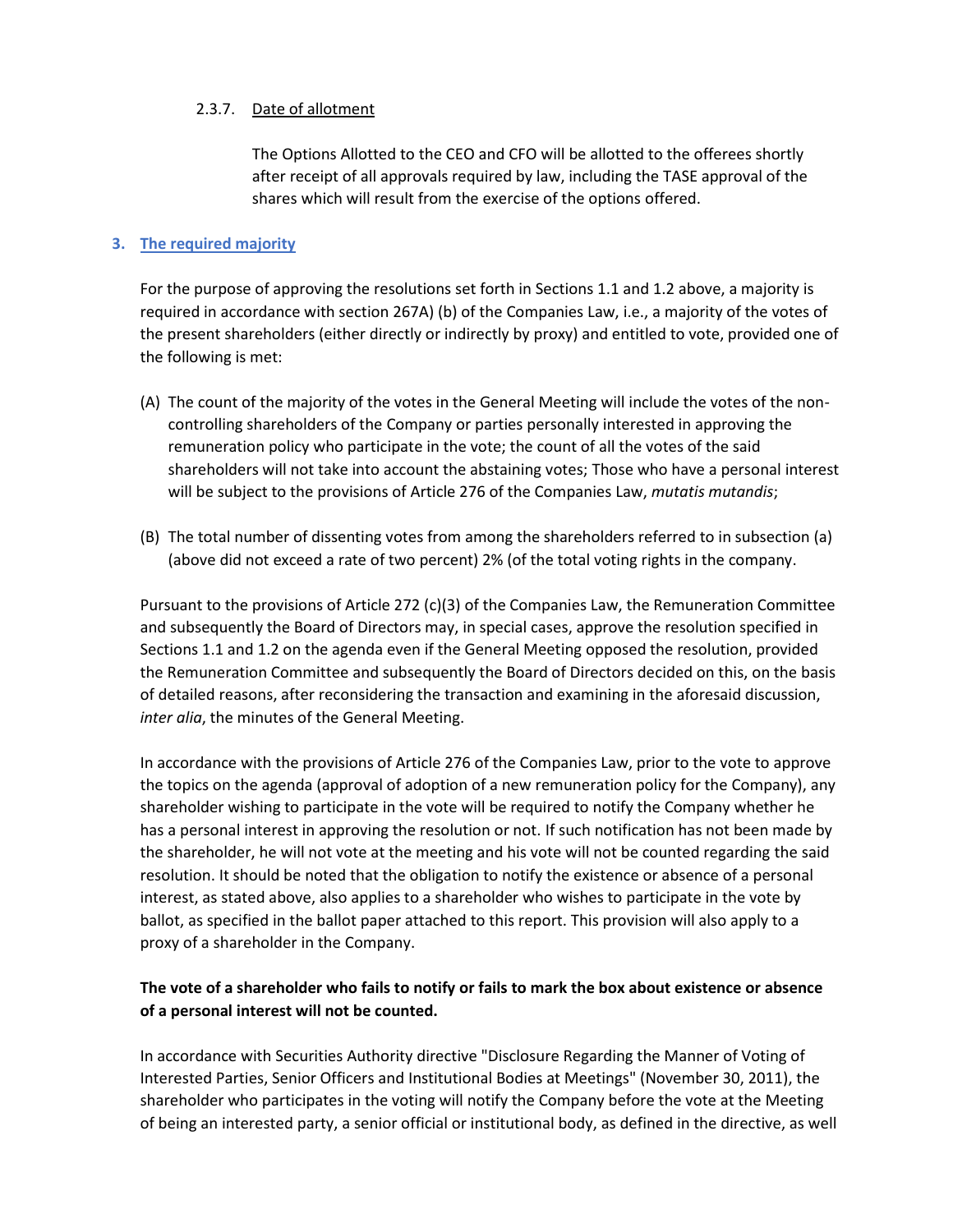as additional details as required in the directive. If a shareholder votes in accordance with a power of attorney, the above-mentioned details will appear in the power of attorney, as well as the details will regarding the subject of the power of attorney, as required by the directive.

Pursuant to Regulation 36D) (d) (5) of the Reporting Regulations, a shareholder participating in the voting will notify the Company before voting of additional relationships between him and the Company, the controlling shareholder or a senior officer thereof, and will specify the nature of the relationships.

## **4. Legal quorum for the Meeting and the date of the Adjourned Meeting**

A legal quorum will be formed when at least two (2) shareholders, who together hold at least 33.33% of the voting rights in the company, are present, in person or by proxy. If a legal quorum is not present within half an hour after the scheduled time of the Meeting, the Meeting will be adjourned to the same day next week, at the same time and place ("**Adjourned Meeting**"). If a valid quorum is not found at the Adjourned Meeting within half an hour after the scheduled time of the meeting, any number of shareholders present shall constitute a valid quorum.

## **5. The effective date for participation and voting**

Pursuant to the provision of Articles 182 (b) and (c) of the Companies Law and Regulation 3 of the Ballot Voting and Position Papers Regulations, the effective date for determining a shareholder's eligibility to vote at the Meeting is Monday, May 30, 2022 ("**the Effective Date**"). If no trading takes place on the Effective Date, then the Effective Date will be the last trading day preceding that date.

## **6. Voting at the Meeting and position papers**

A shareholder will be entitled to attend the Meeting and vote in person, by proxy, through a ballot paper (within the meaning thereof under Article 87 of the Companies Law (in the wording attached to this report ("**Ballot Paper**") or through the electronic voting system).

A shareholder may contact the Company directly and receive from it the wording of the Ballot Paper.

In accordance with the Companies Regulations, a shareholder to whose credit a share is registered with a TASE member, and that share is included in the Company's shares registered in the shareholders' register in the name of a listing company, and he wishes to vote at the General Meeting, he will submit to the Company a certificate from the TASE member with which his right to a share is registered, regarding his ownership of the share, on the Effective Date, in accordance with Form 1 in the Appendix to the Proof of Ownership Regulations. Also, an unregistered shareholder may instruct the TASE member to transfer his certificate of ownership to the Company through the electronic voting system.

The distribution website of the Securities Authority ("**the Distribution Website**") and the website of the Tel Aviv Stock Exchange Ltd., where the wording of the Ballot Paper and the position papers within the meaning thereof under Article 88 of the Companies Law appear, are: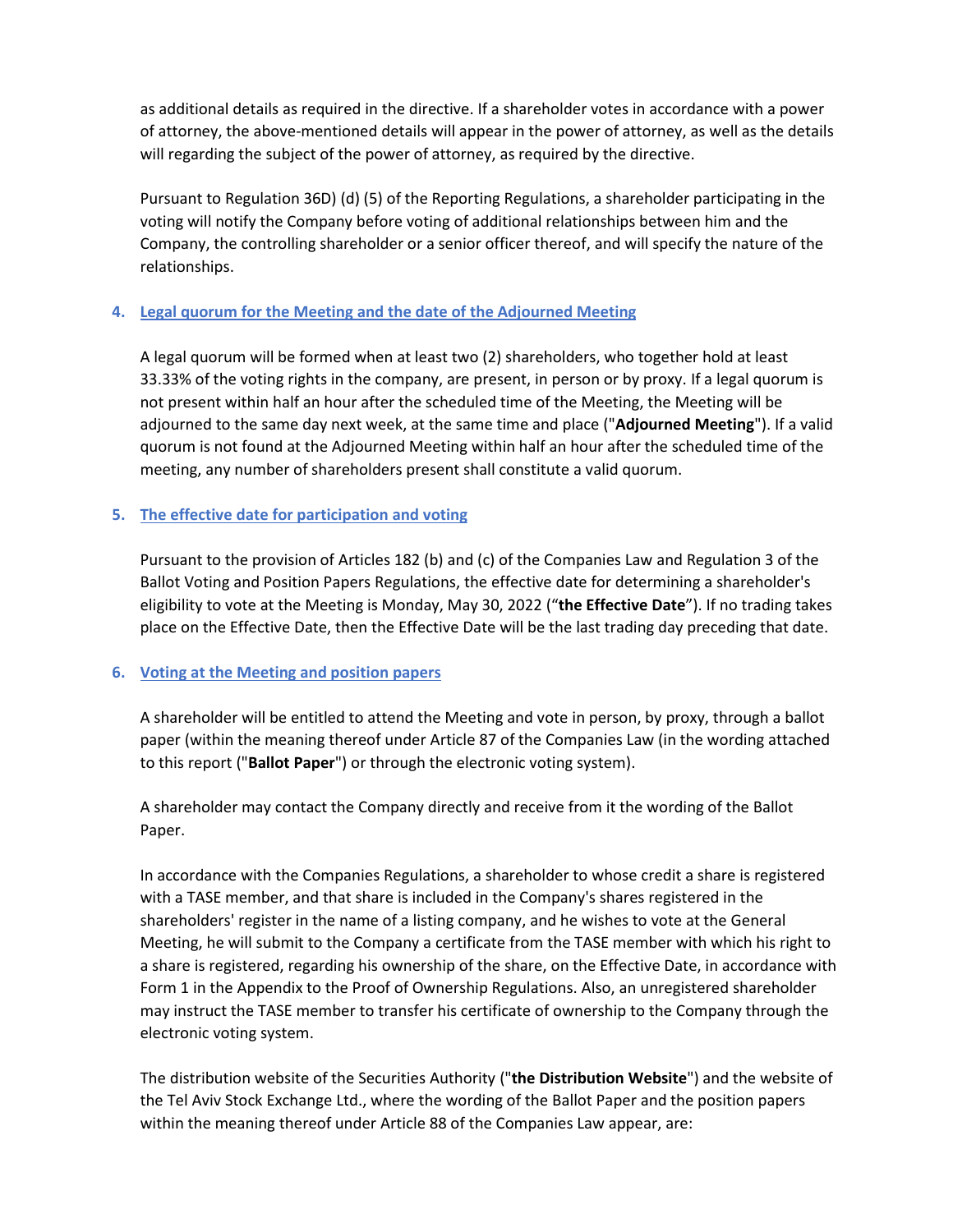[www.magna.isa.gov.il](http://www.magna.isa.gov.il/) and [www.maya.tase.co.il,](http://www.maya.tase.co.il/) respectively. Voting according by Ballot Paper will be done on the second part of the Ballot Paper as published on the Distribution Website. A shareholder may contact the Company directly and receive from it the wording of the Ballot Paper and the position papers (if any). A TASE member shall send, free of charge, by e-mail, a link to the wording of the ballot paper and the position papers, on the Distribution Website, to any shareholder who is not registered in the register of shareholders and whose shares are registered with that TASE member, if the shareholder has notified that he is so interested, provided that the notice has been given in respect of a particular securities account and on a date prior to the Effective Date. A shareholder whose shares are registered with a TASE member is entitled to receive the certificate of ownership from the TASE member through which he holds his shares, at the TASE member's branch or by mail to his address, in exchange for delivery fees only, if he so requests. A request for this matter will be given in advance to a particular securities account. In addition, a shareholder to whose credit a share is registered with a TASE member, and the same share is included among the shares registered in the register of shareholders in the name of a listing company, may vote by ballot to be transferred to the Company in the electronic voting system.

**Deadline for submitting a Ballot Paper (including the documents to be attached, including confirmation of ownership, as specified above and in the Ballot Paper**): the Ballot Paper must be submitted to the Company's offices, according to the above address, so that the Ballot Paper arrives at the Company's offices s no later **than four (4) hours** before the convening of the Meeting.

**Deadline for voting through the electronic voting system**: Voting using the electronic voting system will be possible up to six (6) hours before the date of convening the Meeting.

A shareholder who wishes to participate and vote at the Meeting without attending the Meeting can deposit a power of attorney with the Company to participate and vote at the **Meeting at least 48 hours** before the Meeting, at the Company's offices at 144 Menachem Begin Street, Tel Aviv.

One or more shareholders who hold shares at a rate of five (5) percent or more of the total voting rights in the Company, and whoever holds such a share out of the total voting rights not held by the controlling shareholder in the Company as defined in Article 268 of the Companies Law, is entitled, in person or by a proxy on his behalf, review the ballot papers as specified in Regulation 10 of the Ballot Voting and Position Papers Regulations.

As of the date of this report: (a) The number of shares constituting five (5) percent as aforesaid, is: 5,634,440 Ordinary Shares of the Company; (b) The number of shares constituting five (5) percent net of the shares held by the controlling shareholder in the Company, is: 1,472,293 Ordinary Shares of the Company.

**Deadline for submitting position papers to the Company**: up to ten (10) days before the date of convening the Meeting, i.e.: before Sunday, June 19, 2022.

**Deadline for submitting the Board of Directors' response to the position papers**: up to five (5) days before the date of convening the Meeting, i.e.: before Friday, June 24, 2022.

**7. Shareholder rights and changes in the agenda**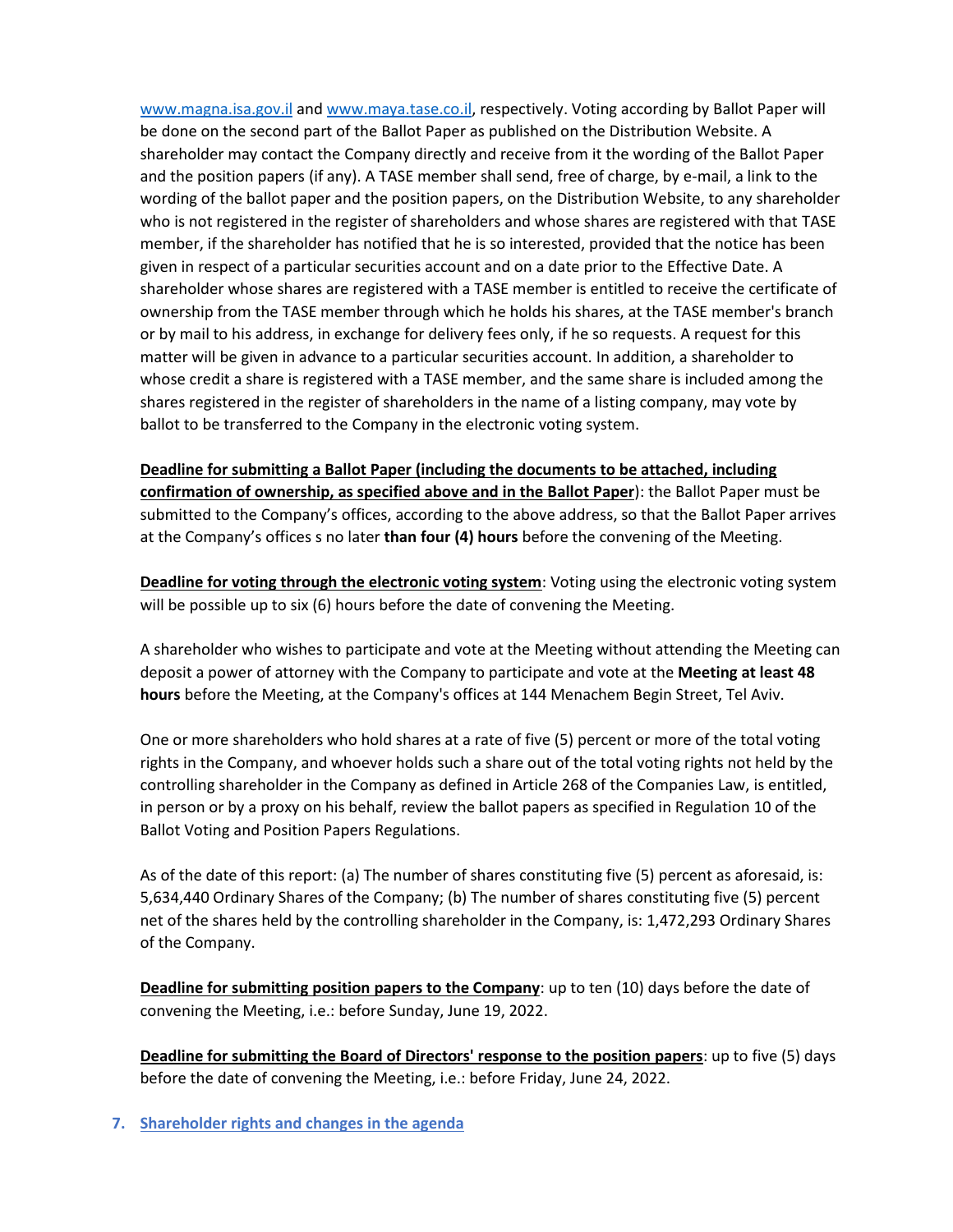A shareholder's request to include a topic on the Meeting's agenda, in accordance with Article 66 (b) of the Companies Law and in accordance with Regulation 5A of the Notice and Publication Regulations, will be submitted to the Company up to seven (7) days after the date of publication of this report. There is a possibility that topics will be added to the agenda as a result. It will be possible to review the updated agenda and the position papers that have been published (if any) on the Distribution Websites of the Securities Authority and TASE (whose addresses are listed in Section 0 above). The last date on which the Company will submit an amended Ballot Paper, if it is requested to add a topic to the agenda, is on the day of publication of the notice with the updated agenda by the Company. The publication of such updated agenda, insofar as it is published, does not change the Effective Date for the Meeting.

### **8. Company representatives handling this transaction report**

On behalf of the Company, this transaction report is handled by attorneys Ron Soulema and Dana Rosen-Asadon from Shibolet & Co., 4 Berkovich Street (Museum Tower), Tel Aviv. Tel: 03-3075622.

### **9. Review of documents**

The wording of the proposed resolutions, the position papers (insofar as they are submitted to the Company) and the periodic report can be reviewed on the Distribution website of the Securities Authority and on the website of the Tel Aviv Stock Exchange Ltd. (whose addresses are listed in section 0 above), As well as at the Company's offices at the address indicated above, during normal working hours and after prior coordination with Mrs. Idit Cohen Badnani (Tel.: 03-6796100, email: [idit@bcomm.co.il\)](mailto:idit@bcomm.co.il).

> \_\_\_\_\_\_\_\_\_\_\_\_\_\_\_\_\_\_\_\_\_\_\_ B Communications Ltd.<sup>12</sup>

 $12$  Signed by Mr. Tomer Raved, the Company's CEO, and Mr. Itzik Tadmor, the Company's CFO.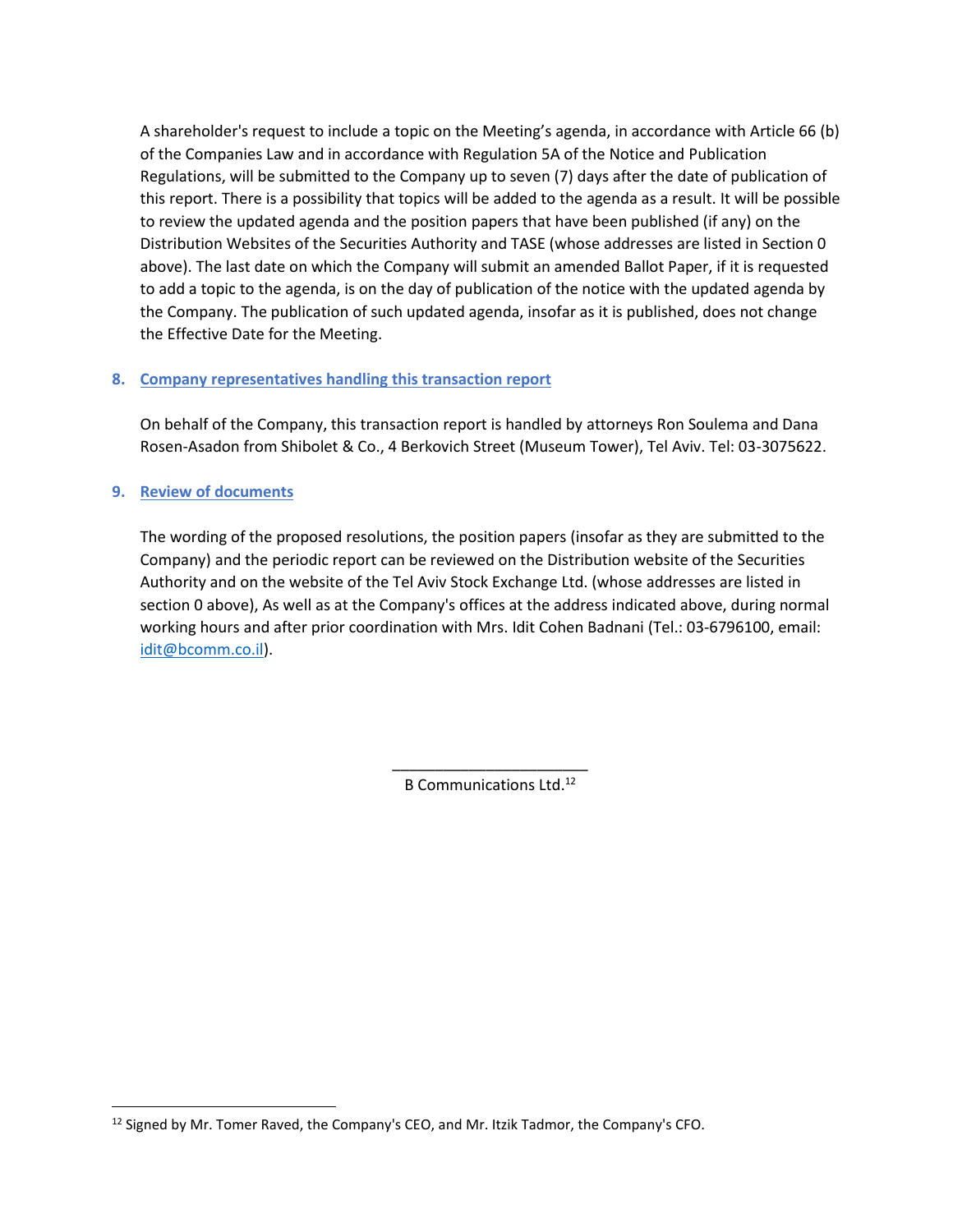# **B. Communications Ltd. ("The Company")**

# **Ballot Paper for Voting at a Special General Meeting**

## **In accordance with the Companies Regulations (Ballot Voting and Position Papers (2005), "Ballot Voting Regulations")**

# **Part A**

**Company Name:** B. Communications Ltd.; **Type of meeting**: Special general meeting; **Date of the meeting**: Wednesday, June 29, 2022, at 11:00; **Place of the meeting**: The Company's offices at 144 Menachem Begin Street, Tel Aviv.

If a valid quorum is not present withing half an hour from the date set for the meeting, the meeting will be adjourned to Wednesday, July 6, 2022, at the same place and time.

## **A. Details of the issues on the agenda that can be voted on using this ballot paper and the summary of the proposed resolution:**

**1. Approval of the allocation of unregistered options to the CEO of the Company, Mr. Tomer Raved, as part of the terms of his office and employment and in deviation from the Company's Remuneration Policy<sup>1</sup> ("the Remuneration Policy")**

Following the approval of the Remuneration Committee and the Company's Board of Directors dated May 19, 2022 and May 24, 2022, respectively, it is proposed to approve the allotment of 3,250,000 unregistered options of the Company to Mr. Raved, the Company's CEO, exercisable up to 3,250,000 ordinary shares of the Company of NIS 0.1 par value each ("**Ordinary Shares of the Company**"), contrary to the Company's Remuneration Policy, which does not include provisions regarding capital remuneration to officers of the Company. For further details in accordance with the provisions of the Securities Regulations (Private Offer of Securities in a Registered Company), 5760-2000, see Section 2.1 of the meeting convening report.

# **Summary of the proposed resolution:**

*"Approve the allocation of unregistered options to the Company's CEO, Mr. Tomer Raved, in the amount and conditions as specified in Section 2.1 of the meeting convening report and in violation of the Remuneration Policy".*

**2. Approval of the allocation of unregistered options to the Company's CFO, Mr. Itzik Tadmor, as part of the terms of his office and employment and in deviation from the Remuneration Policy**

 $1$  As approved on April 27, 2022 by the Company's Shareholders' Meeting, as set forth in the Immediate Report on the Results of the Meeting (Ref. No.: 2022-01-051748), which is included in this report by way of reference.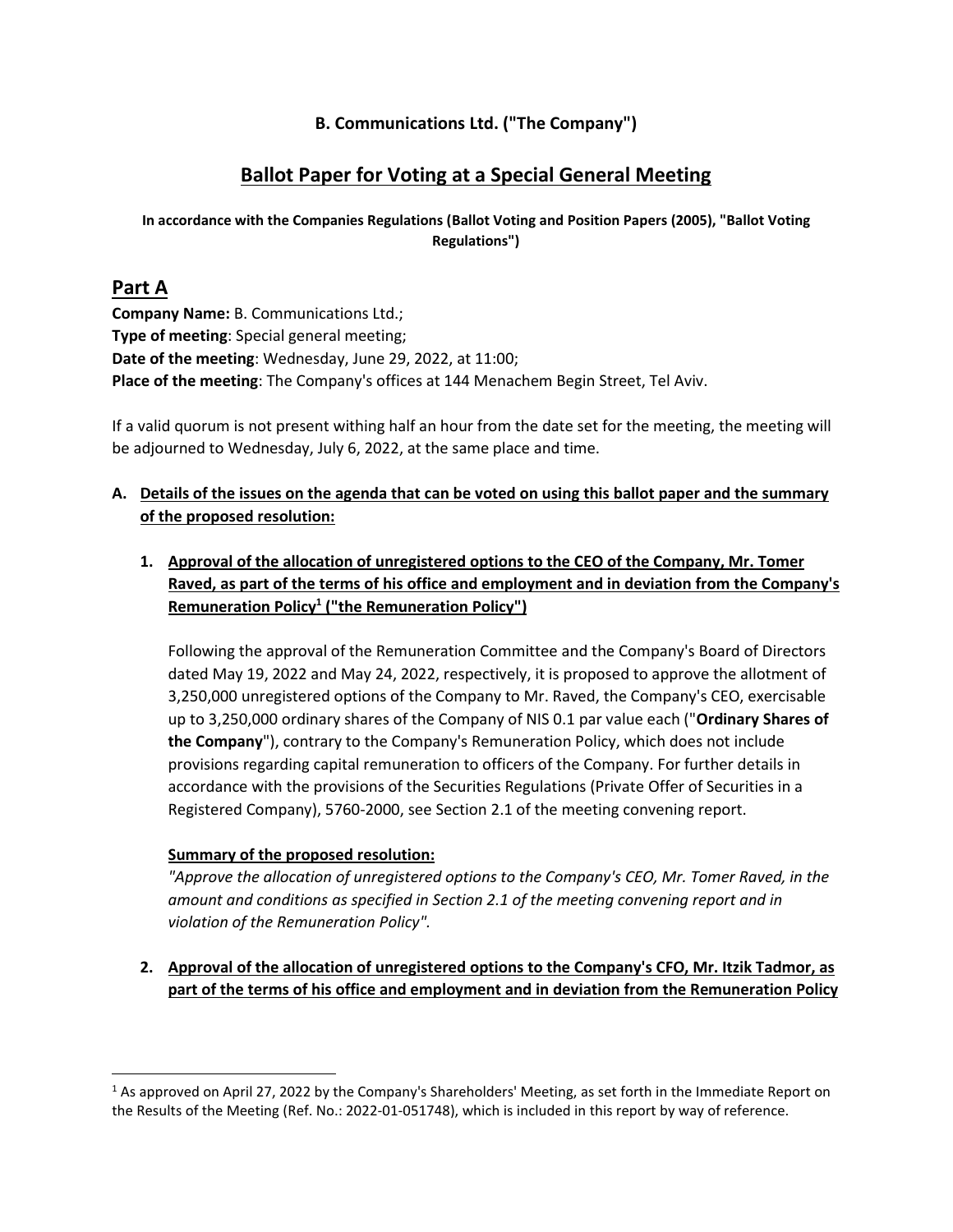Following the approval of the Remuneration Committee and the Company's Board of Directors dated May 19, 2022 and May 24, 2022, respectively, it is proposed to approve the allotment of 100,000 unregistered options of the Company to Mr. Tadmor, the Company's CFO, up to 100,000 ordinary shares of the Company, contrary to the Company's Remuneration Policy, which does not include provisions regarding capital remuneration for officers of the Company.

## **Summary of the proposed resolution:**

*"Approve the allocation of unregistered options to the Company's CFO, Mr. Itzik Tadmor, in the amount and conditions as specified in Section 2.2 of the meeting convening report and in violation of the Remuneration Policy".*

### **B. The place and time for reviewing the full text of the proposed resolutions:**

The full text of the proposed resolutions can be viewed at the Company's offices, on Sundays-Thursdays, during normal working hours, after prior arrangement by phone: 03-6796100 until the date of the Special General Meeting, as well as on the Israel Securities Authority website (MAGNA – Distribution website) at [www.magna.gov.il](http://www.magna.gov.il/) and on the Stock Exchange's website at [www.www.maya.tase.co.il.](http://www.www.maya.tase.co.il/)

# **C. The majority required at the meeting to approve the resolutions on each of the issues on the agenda:**

For the purpose of approving the resolutions set forth in Sections 1 and 2 above, a majority is required in accordance with Article 267A (b) of the Companies Law, i.e., a majority of the votes of the shareholders present (either directly or indirectly by proxy) and entitled to vote, provided one of the following is met:

- (1) The count of the majority of the votes in the General Meeting will include the votes of the noncontrolling shareholders of the Company or parties personally interested in approving the Remuneration Policy who participate in the vote; the count of all the votes of the said shareholders will not take into account the abstaining votes; Those who have a personal interest will be subject to the provisions of Article 276 of the Companies Law, *mutatis mutandis*;
- (2) The total number of dissenting votes from among the shareholders referred to in Paragraph (1) above does not exceed a rate of two percent (2%) of the total voting rights in the Company.

Pursuant to the provisions of Article 272 (c) (3) of the Companies Law, the Remuneration Committee and subsequently the Board of Directors may, in special cases, approve the resolution specified in Sections 1.1 and 1.2 on the agenda even if the General Meeting opposed the resolution, provided the Remuneration Committee and subsequently the Board of Directors decided on this, on the basis of detailed reasons, after reconsidering the transaction and examining in the aforesaid discussion, *inter alia*, the minutes of the General Meeting.

#### **D. Eligibility to vote**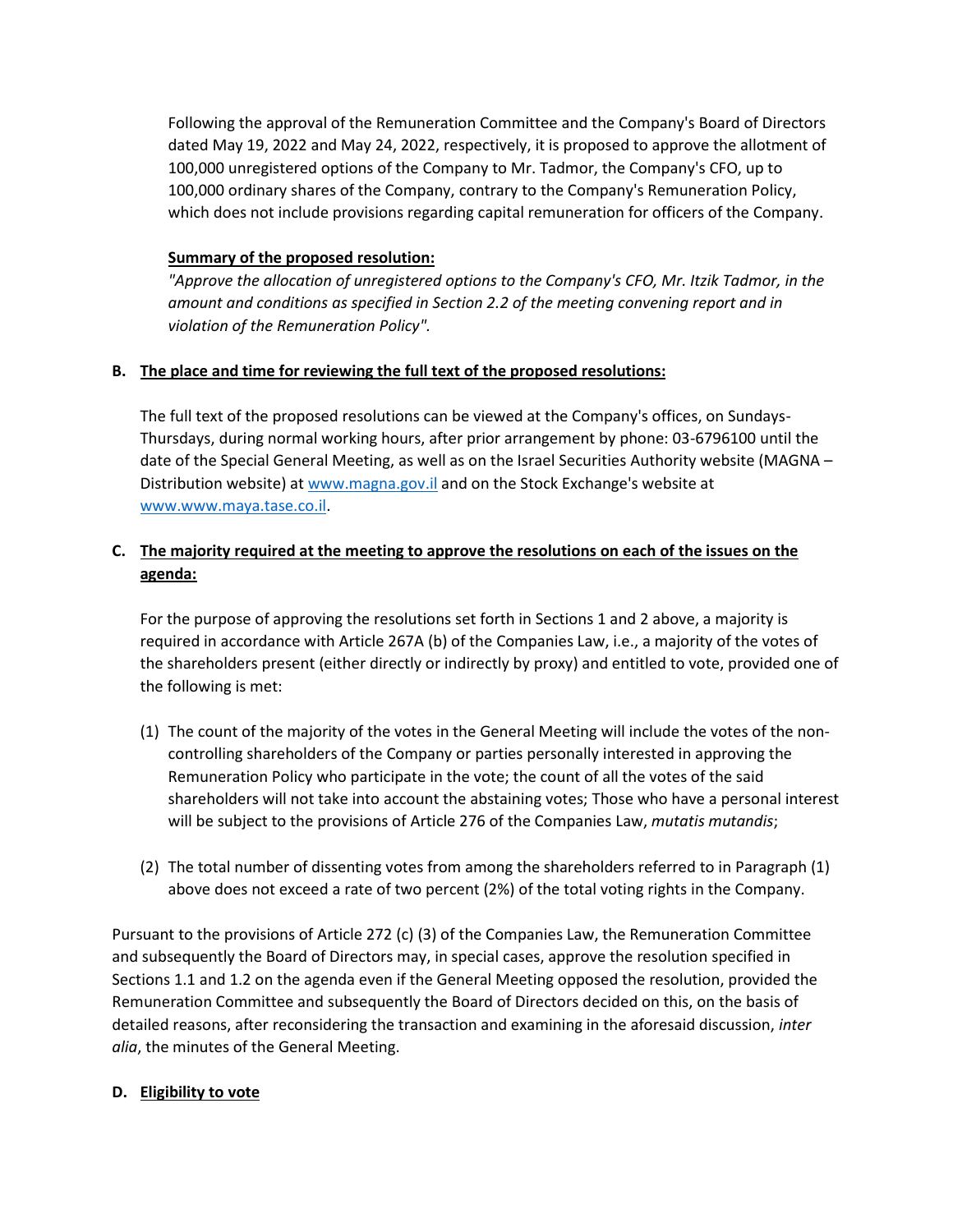The effective date for determining eligibility to vote at the shareholders' meeting is Monday, May 30, 2022 ("the Effective Date").

E. **Ballot paper validity**: The ballot paper will be valid for an unregistered shareholder<sup>2</sup> only if attached with a certificate of ownership or if a certificate of ownership is sent to the Company through the electronic voting system.

A ballot paper of a registered shareholder will be valid under Article 177 of the Companies Law only if a attached with a photocopy of an identity card, passport or certificate of incorporation.

This ballot paper must be submitted to the Company, in addition to the documents attached to it as stated above, **up to four (4) hours** before the time of the vote. Alternatively, an unregistered shareholder may send the Company a certificate of ownership through the electronic voting system, as detailed below.

F. **Electronic voting system**: An unregistered shareholder may vote using the electronic voting system **up to six (6) hours** before the start of the meeting, then the electronic voting system will be closed. Voting in the electronic voting system will be subject to change or cancellation by the time the system is locked, and it will not be possible to change it using the electronic voting system after this time.

Pursuant to the provision of Article 83 (d) of the Companies Law, in the event that a shareholder votes in more than one way, his late vote will be counted. For this purpose, a shareholder's vote by himself or by proxy will be considered later than a vote by ballot or via the electronic voting system.

- G. Pursuant to the provision of Article 66 (b) of the Companies Law, one or more shareholders with at least 1% of the voting rights at the General Meeting may request the Board of Directors to include a topic on the agenda, as long as the topic is appropriate to be discussed at a General Meeting. A request to add a topic will be sent to the Company up to seven (7) days after the meeting is convened. In accordance with and subject to the provisions of the Companies Law and the Ballot Voting Regulations, after the ballot is published, the Company will be entitled to make changes to the agenda, including adding a topic to the agenda, as well as publish position papers regarding the resolutions on the agenda.
- H. **Address for delivery of the ballot paper and position paper**: In light of the COVID19 pandemic, it is recommended that shareholders submit the letter of appointment in writing, via email or fax.
- I. **Deadline for submitting a position paper to the Company**: up to ten (10) days before the date of the meeting, i.e., until Sunday, June 19, 2022.
- J. **Deadline for submitting the Board's response to position papers**: up to five (5) days before the date of the meeting, i.e., until Friday, June 24, 2022.

 $<sup>2</sup>$  An unregistered shareholder is a person to whose credit a share is registered with a TASE member, and that share</sup> is included among the shares registered in the register of shareholders in the name of the listing company.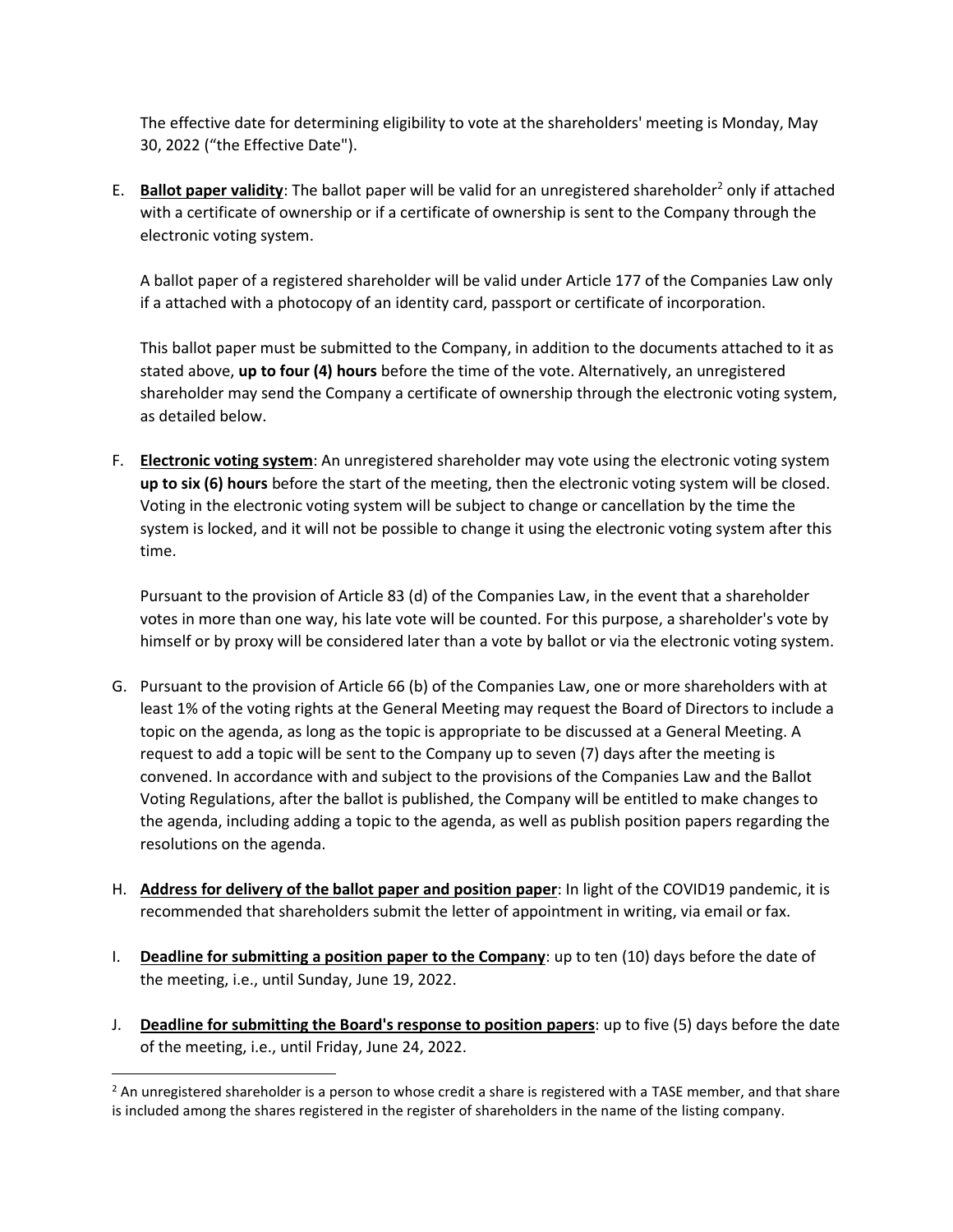- K. The last date on which the Company will submit an amended ballot paper, if a topic is added to the agenda: no later than fourteen (14) days after the date of publication of the meeting convening report. The publication of the updated agenda does not change the Effective Date.
- **L. The distribution addresses website and the stock exchange website where the ballot paper and position papers can be found**

The Securities Authority's distribution website: www.magna.isa.gov.il The website of Tel Aviv Stock Exchange Ltd.: maya.tase.co.il

- M. A shareholder is entitled to receive the certificate of ownership at the branch of the TASE member or by mail to its address, in exchange for delivery fees only, if he so requests. A request for this matter will be given in advance to a particular securities account. An unregistered shareholder may order that his certificate of ownership be transferred to the Company through the electronic voting system.
- N. An unregistered shareholder is entitled to receive by e-mail, free of charge, a link to the wording of the ballot paper and the position papers on the distribution site of the Securities Authority, from the TASE member through which he holds his shares, unless he informs the TASE member that he does not wish to receive such link or is interested in receiving ballot papers by mail for a fee; Notice regarding ballot papers will also apply regarding the receipt of position papers.
- O. **Review of the ballot papers**: One or more shareholders holding shares at a rate of five (5) percent or more of all voting rights in the Company, and those who hold such a rate out of the total voting rights not held by the controlling shareholder in the Company as defined in Article 268 of the Companies Law. The General Meeting is entitled, itself or through a representative on its behalf, to review the ballot papers as specified in Regulation 10 of the Ballot Voting Regulations, at the Company's offices, on Sundays-Thursdays, during normal business hours.
- P. **The number of shares that constitutes 5% of the total voting rights in the Company is**  5,634,440 ordinary shares of the Company of NIS 0.1 par value each; **The number of shares that constitutes 5% of the total voting rights in the Company that are not held by a controlling shareholder** - as defined in Article 268 of the Companies Law, there are 1,472,293 ordinary shares of the Company of NIS 0.1 each.
- Q. **Indication of the manner of voting**: A shareholder will indicate the manner of voting on any topic on the agenda in respect of which voting may take place by means of this ballot paper, in the second part of the ballot paper.
- R. Following the publication of this ballot paper, there may be changes in the agenda, including adding a topic to the agenda, and position papers may be published. It will be possible to review the current agenda and position papers in the Company's reports on the distribution websites. The publication of the updated agenda does not change the Effective Date.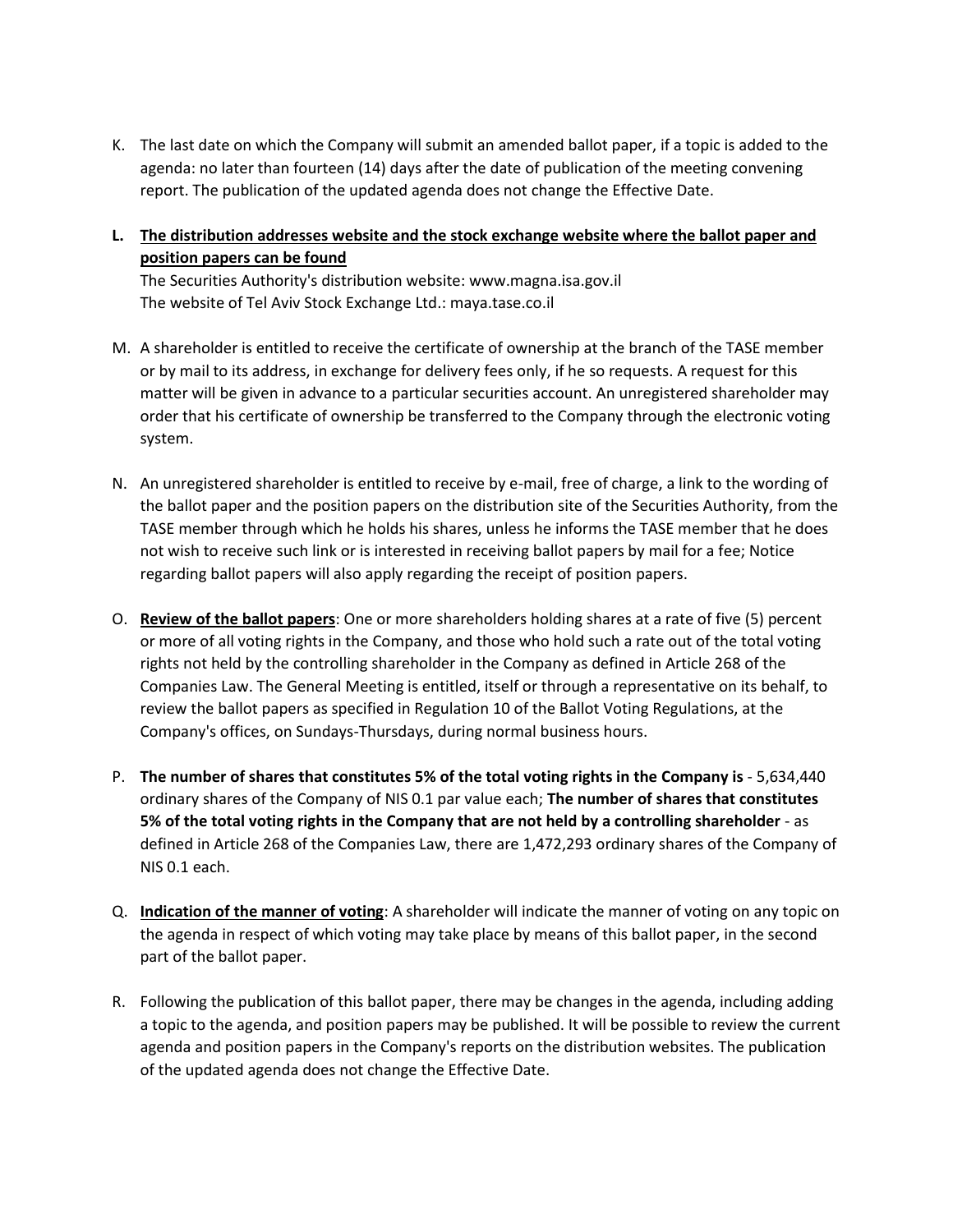# **Part B**

**Company Name:** B. Communications Ltd.; **Company No.:** 512832742 **Type of meeting**: Special general meeting; **Date of the meeting**: Wednesday, June 29, 2022, at 11:00; **Place of the meeting**: The Company's offices at 144 Menachem Begin Street, Tel Aviv.

**Address for mailing and delivery of ballot papers:** the Company's offices at 144 Menachem Begin Street, Tel Aviv;

If a valid quorum is not present withing half an hour from the date set for the meeting, the meeting will be adjourned to Wednesday, July 6, 2022, at the same place and time.

| <b>Shareholder details:</b>                                 |
|-------------------------------------------------------------|
| Shareholder name: _____________                             |
| ID No.: _____________                                       |
| If the shareholder does not have an Israeli identity card - |
| Passport No.: ______________                                |
| State of issue: ______________                              |
| Valid until: Valid Unit                                     |
| If the shareholder is a corporation -                       |
| Corporation No.: ____________                               |
| State of incorporation: Nation Assembly                     |
|                                                             |

**Date of the vote**: **Date**: \_\_\_\_\_\_\_\_; **Time**: \_\_\_\_\_\_\_\_.

## **Are you a related party<sup>3</sup> , senior officer<sup>4</sup> , institutional investor (including fund manager) 5 / none of these \*** 6

|                                                 | Please answer yes / no and specify your answer if it<br>is affirmative; Absence of marking or reference to<br>the question on the part of the voter will be<br>considered a negative answer |
|-------------------------------------------------|---------------------------------------------------------------------------------------------------------------------------------------------------------------------------------------------|
| Related party                                   |                                                                                                                                                                                             |
| Senior officer in the Company                   |                                                                                                                                                                                             |
| Institutional investor (including fund manager) |                                                                                                                                                                                             |

<sup>&</sup>lt;sup>3</sup> According to the definition of the term "related party" in Article 1 of the Securities Law, 5748-1968.

<sup>4</sup> According to the definition of the term "senior officer" in Article 37 (d) of the Securities Law, 5748-1968

<sup>5</sup> According to the definition of this term in Regulation 1 of the Financial Services Supervision Regulations (Provident Funds) (Participation of a Management Company at a General Meeting), 5769-2009 as well as the Director of a Mutual Investment Fund, according to the definition of this term in Mutual Investments in Trust Law, 5754-1994.

 $6$  Required by virtue of Securities Authority directive dated November 30, 2011: "Disclosure regarding the manner of voting of related parties, senior officers and institutional bodies at meetings".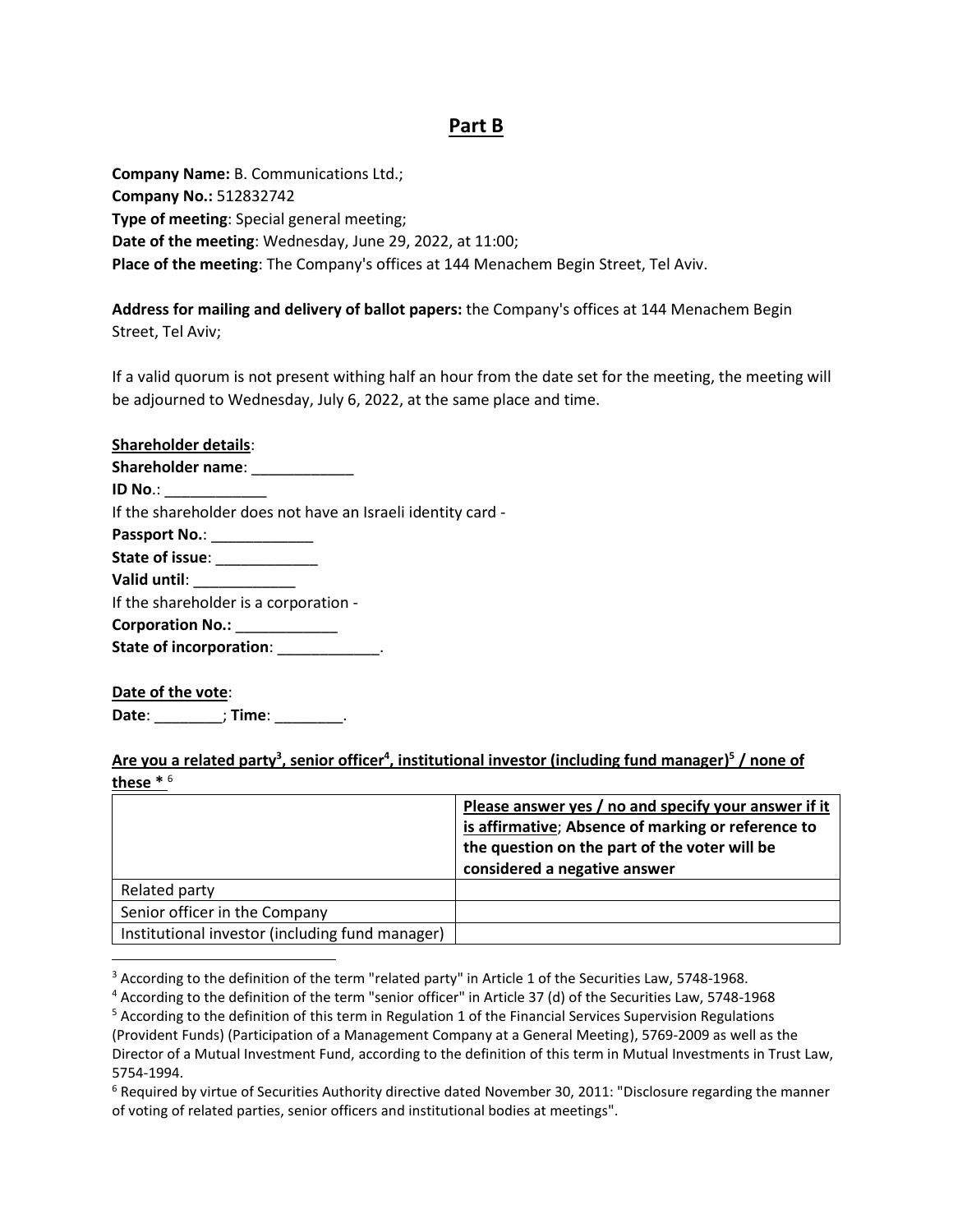None of the above

(\*) If the voter votes in accordance with a power of attorney, the details stated in the table will also be given in connection with the person granting the power of attorney.

#### **Manner of voting:**

|                                                         | <b>Voting</b> | <b>Voting</b>  | <b>Voting</b>    | <b>Regarding</b>                        | <b>Regarding</b>                        |
|---------------------------------------------------------|---------------|----------------|------------------|-----------------------------------------|-----------------------------------------|
|                                                         | manner        | manner         | manner           | transaction approval                    | transaction approval                    |
|                                                         | In favor      | <b>Against</b> | <b>Abstained</b> | under Articles 255                      | under Articles 255                      |
|                                                         |               |                |                  | and 272 to 275 of the                   | and 272 to 275 of the                   |
|                                                         |               |                |                  | <b>Companies Law, the</b>               | <b>Companies Law, the</b>               |
|                                                         |               |                |                  | majority required for                   | majority required for                   |
|                                                         |               |                |                  | the approval of                         | the approval of                         |
|                                                         |               |                |                  | which is not an                         | which is not an                         |
|                                                         |               |                |                  | ordinary majority, or<br>a remuneration | ordinary majority, or<br>a remuneration |
| Topic on the agenda                                     |               |                |                  | policy under Article                    | policy under Article                    |
|                                                         |               |                |                  | 267(a) - Are you a                      | 267(a) - Are you a                      |
|                                                         |               |                |                  | controlling                             | controlling                             |
|                                                         |               |                |                  | shareholder,                            | shareholder,                            |
|                                                         |               |                |                  | personally interested                   | personally interested                   |
|                                                         |               |                |                  | in the resolution, a                    | in the resolution, a                    |
|                                                         |               |                |                  | senior officer or an                    | senior officer or an                    |
|                                                         |               |                |                  | institutional                           | institutional                           |
|                                                         |               |                |                  | investor? <sup>7</sup>                  | investor? <sup>8</sup>                  |
|                                                         |               |                |                  | <b>Yes</b>                              | <b>No</b>                               |
| Section 1 - Approve the                                 |               |                |                  |                                         |                                         |
| allocation of unregistered                              |               |                |                  |                                         |                                         |
| options to the Company's                                |               |                |                  |                                         |                                         |
| CEO, Mr. Tomer Raved, in                                |               |                |                  |                                         |                                         |
| the amount and conditions                               |               |                |                  |                                         |                                         |
| as specified in Section 2.1<br>of the meeting convening |               |                |                  |                                         |                                         |
| report                                                  |               |                |                  |                                         |                                         |
| Section 2 - Approve the                                 |               |                |                  |                                         |                                         |
| allocation of unregistered                              |               |                |                  |                                         |                                         |
| options to the Company's                                |               |                |                  |                                         |                                         |
| CFO, Mr. Itzik Tadmor, in                               |               |                |                  |                                         |                                         |
|                                                         |               |                |                  |                                         |                                         |
| the amount and conditions                               |               |                |                  |                                         |                                         |
| as specified in Section 2.2                             |               |                |                  |                                         |                                         |
| of the meeting convening                                |               |                |                  |                                         |                                         |

**\* If you are a "personal interest" or "controlling shareholder" or "senior official" or "institutional investor" regarding the approval of any of the decisions on the agenda, the nature of the personal interest / being a controlling shareholder and / or a senior official and / Or an institutional investor, hereinafter:**

<sup>&</sup>lt;sup>7</sup> The vote of a shareholder who does not complete this column or marks "yes" without specifying will not be counted.

<sup>8</sup> Non-marking will be considered as abstention from voting on the topic.